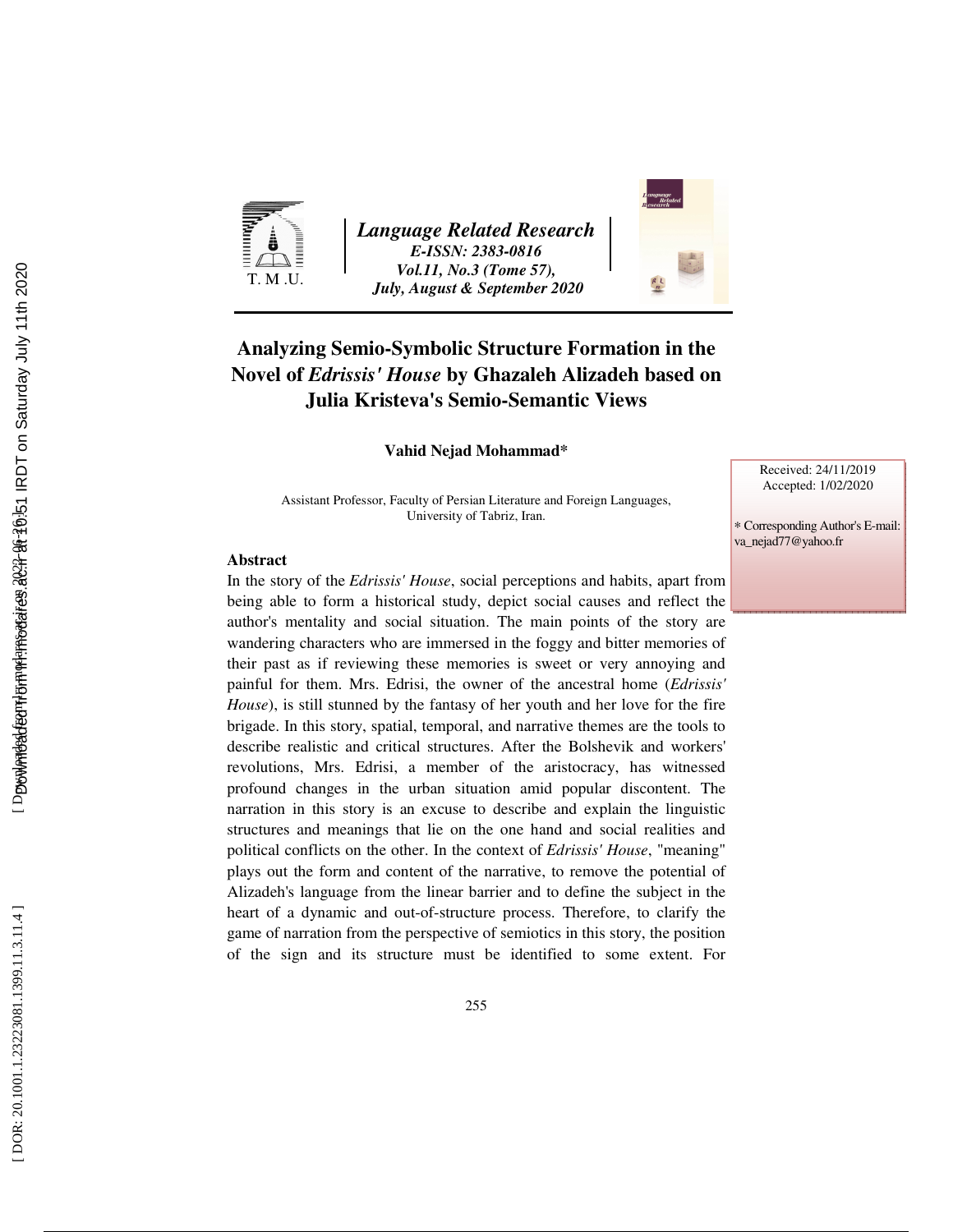

*Language Related Research E-ISSN: 2383-0816 Vol.11, No.3 (Tome 57), July, August & September 2020* 



poststructuralists, language systems, events, and events are formed over time. Kristeva, a Bulgarian psychoanalyst, linguist, and poststructuralist philosopher, reviewed her linguistic structures by writing her first book, and investigated the Semantic features , emphasizing literary and poetic texts in historical and social contexts. She showed the dynamics of sing by which processes change themselves. *Chora* is a symbol of Kristeva's energy, dynamism, and vibrancy, her inner drive, and signifier of language. Thus, the identification of linguistic cues for Kristeva is "the study of the mechanisms of production, transmission, and reception of meaning". In this article, we will try to answer questions about the analysis of symbolic structures and sign language in the novel of the *Edrissis' House* and pave the way to research in similar contexts. Although we see the presence of both realms in the story, it is a symbolic realm that deeply affects "meaning" in Alizadeh's view. As mentioned above , the destruction of the linear course of the narrative in the story, affects the linguistic structure of Alizadeh and shows the linguistic reality before the author's consciousness.

The novel *Edrissis' House*, always depicts a few unfinished and wandering stories, the realistic appearance of which contains analytical and obscure signs of the past. This is the realm of signs that leads the nests and the amalgam to the language. In other words, this emotional and fragmented dimension of language is fluctuating, it requires identity and signification for itself, and it puts the subject's consciousness in suspense, so that the meaning is not of the material and conscious type, but based on the inner motivation and drive of production. Thus, the unveiling of emotional and emotional structures and the penetration into the inner layers of motivational language, a reflection of the field. It is a language that has been suppressed and needs to return. Alizadeh prioritizes the nature of language and re-represents its nature to provide the reader with the conditions for understanding and recognizing it. In fact, Alizadeh shares her experiences in the context of narrative and social contexts - which also include language itself. Retrieves gives meaning and, by searching for intra-cultural links, shows semio-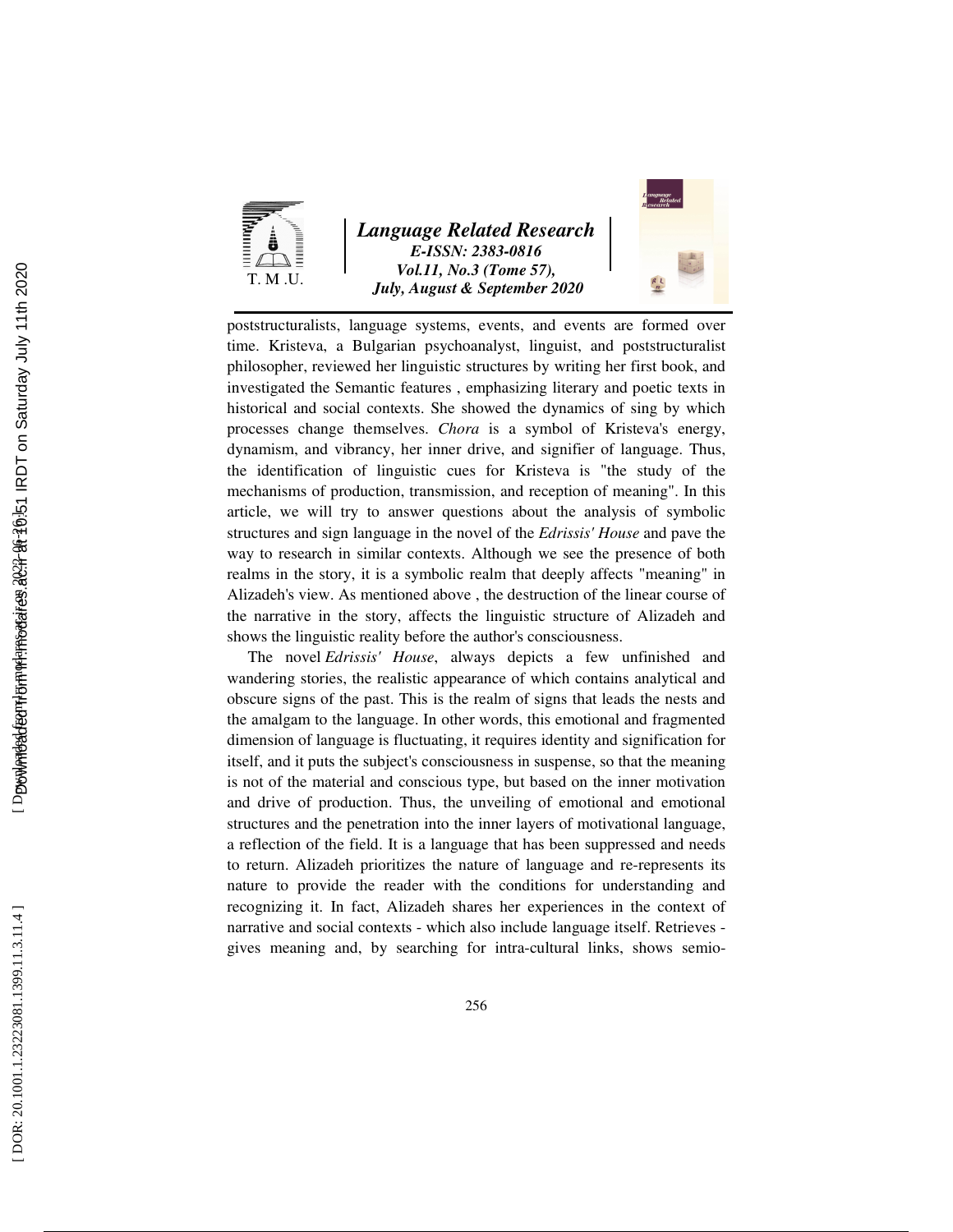

*Language Related Research E-ISSN: 2383-0816 Vol.11, No.3 (Tome 57), July, August & September 2020* 



semantic functions for textual structures. Thus, in semiotic analysis of Alizadeh's text, the signifiers lose their order and become dynamic and irregular to evoke the return of the blind or the "command of oppression." Hence, the suppression of female mental beauty shows the focus and symbolic structure of Alizadeh's language. This process itself becomes the originator of language. A language keeps emotions stored and registered in the subconscious layers of meaning. A language in which the interaction with the environment takes the form of unconscious reactions. In the story of the *Edrissis' House*, Alizadeh, amid its sharp and biting realism, is deeply influenced by the field of symbolism, because the symbols transform its subjects. The emotional burden of the narrative language becomes more and more imposed on readers.

The novel of *Edrissis' House* is the story of the Tsarist Russian Bolshevik Revolution, which illustrates these two linguistic areas well. And the position of Alizadeh's heroes is manifested not only in language but also in physical motivations. In this story, the environmental space of the *Edrissis' House* represents the symbolic space of language, which dominates the ample space and profoundly influences the process of signification. In fact, according to Alizadeh, language as a social act necessarily has these two tendencies of symbolism and semiotics because these two linguistic domains produce meaning. Therefore, according to Alizadeh, this matter and the feminine (symbolic) domain is the reproductive text that forms the masculine (symbolic and lawful) matter of the apparent text and precedes the cultural, social and historical rules. The subject of Alizadeh, inspired by her feelings and energy in the heart of nature and the unconscious, creates a system of signification and discourse. Overall, the linguistic signs in this story are unstable, repressed, spontaneous, and emotional. This rupture reproduces the symbolism of "meaning" and, according to Kristeva, is revolutionary in the realm of signification and semantics. Hence, language and subjectivity are intertwined for Alizadeh's point of view. For this reason,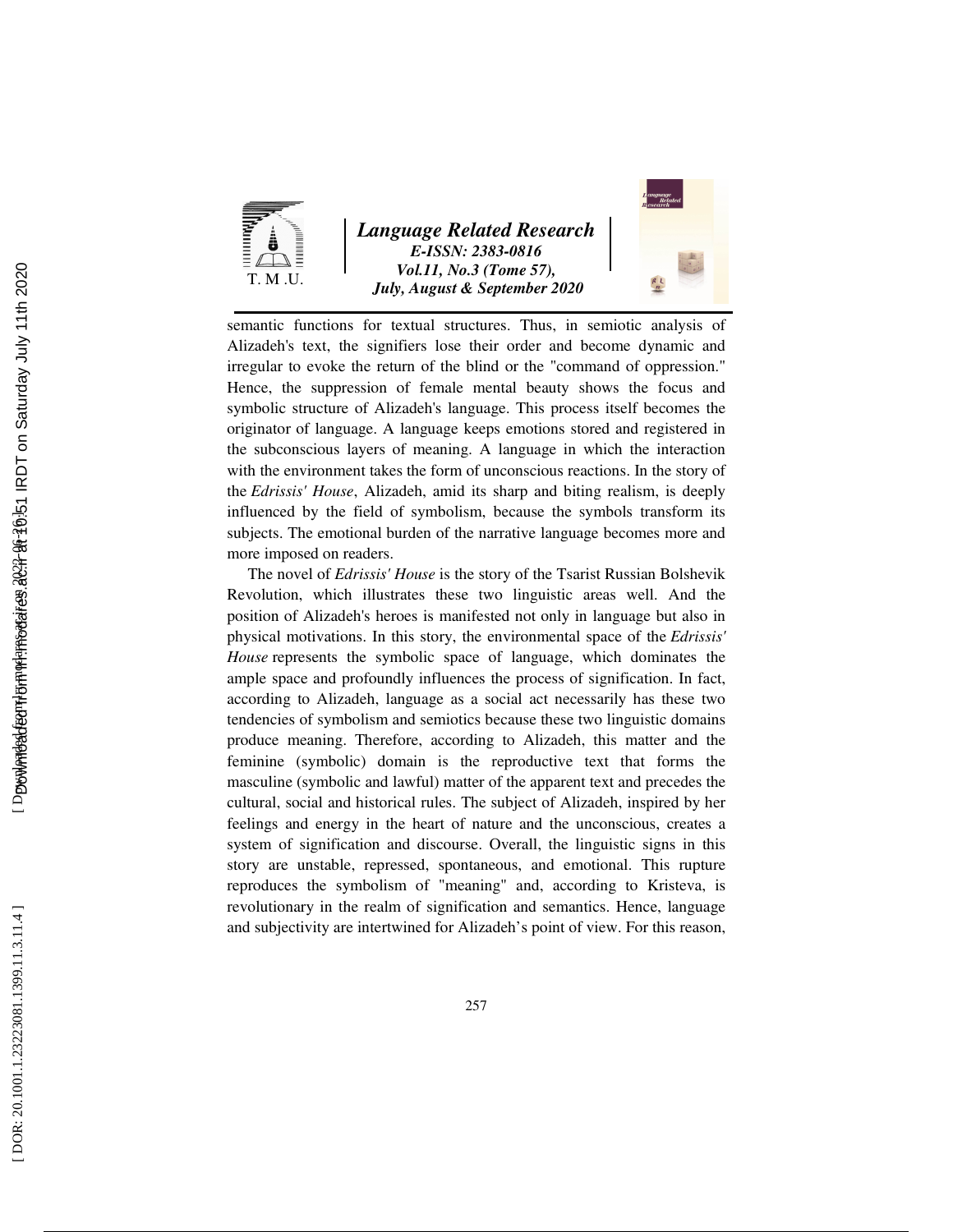

the realm of symbolism is the style and representation of unwanted signification.

**Keywords**: Novel; Semio-semantic analysis; *Edrissis' House*; Ghazaleh Alizadeh; Kristeva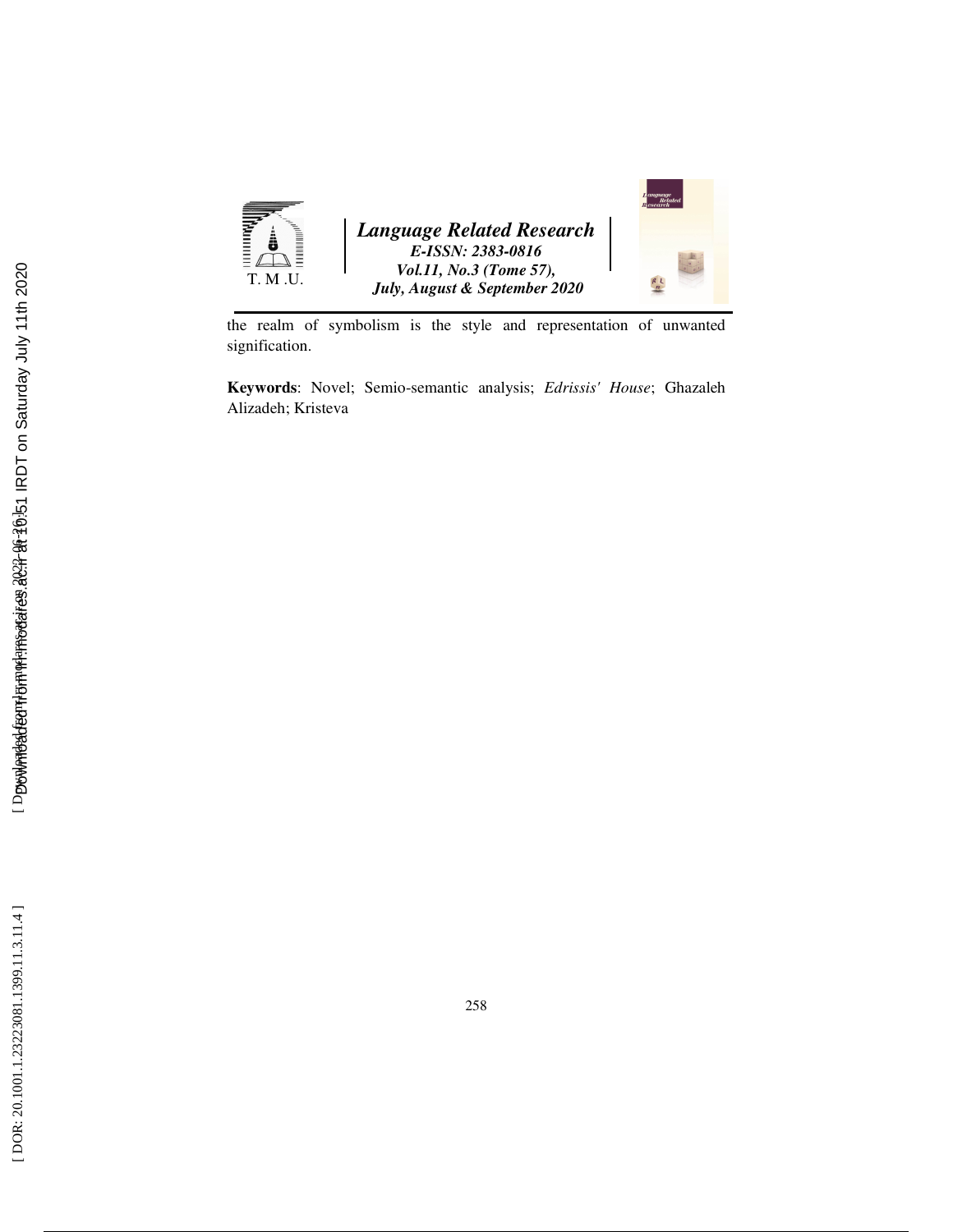ب<br>سارالز دوماهنامة علمي- پژوهشي دا ۱، ش" (پياپي ٥٧)، مرداد و شهريور ١٣٩٩، صص10٥-٢٨١ تحلیل شکلگیری سازههای «نشانهای و نمادین» در داستان خانة ادريسيها نوشتة غزاله عليزاده، بر اساس آرايِ نشانه**-**  كاوي ژوليا كريستوا

#### وحيد نژادمحمد \*

استاديار گروه زبان و ادبيات فرانسه، دانشگاه تبريز، تبريز، ايران.

دريافت: 03/ 09/ 98 پذيرش: 12/ 11/ 98

#### چكيده

تلقي كريستوا از زبان، جسم و سوژه سبب شد وي جايگاه مهمي را در مطالعات ادبي، زبانشناسي و روانكاوي پيدا كند. وي با برداشتهاي خود از ذهنيت و زبان، نگرشِ جديدي از نشانه، معنا و معنازايي را در بطن سوژه و فرهنگ مطرح ساخت. كريستوا نشان داد كه با در نظر گرفتن تاريخ و خود سوژه در تنوعهاي معنايي جهان، زبان صرفاً نميتواند نظام نشانهاي سوسوري باشد؛ بلكه فراتر از آن به يك نظام پوياي دلالتي مرتبط است كه سوژة ناطق را در بطن ميل دروني، صورتهاي ذهنيتي و قلمرو ناخودآگاه نشان میدهد. کریستوا پردازش ساختار «زبان» و سوژه را وابسته به دو ساحت نشانهای و نمادین (سمبوليك) ميداند كه در بستر فرايند معنازايي (signifiance (خودنمايي ميكنند. در اين مقاله تلاش بر اين است، به بررسي لايهها و ساختارهاي معنايي در رُمان *خانهٔ اِدريسيها* نوشتهٔ غزاله عليزاده، نويسندهٔ معاصر ايراني بپردازيم، سپس بهكمک اراي ژوليا كريستوا نمود و قلمرو اين دو ساحت «نشانه و نمادين» را ــ كه به توليد «معنا» و پويايي ان در بستر اشكال زباني و نظام دروني روايت منجر ميشود ـ نشان دهيم.

ــــــــــــــــــــــــــــــــــــــــــــــــــــــــــــــــــــــــــــــــــــــــــــــــــــــــــــــــــــــــــــــــــــــــــ

**واژههاي كليدي**: داستان، نشانهكاوي، *خانهٔ اِدريسيها*، غزاله عليزاده، كريستوا.

E-mail: va\_nejad77@yahoo.fr :مقاله مسئول نويسندة\*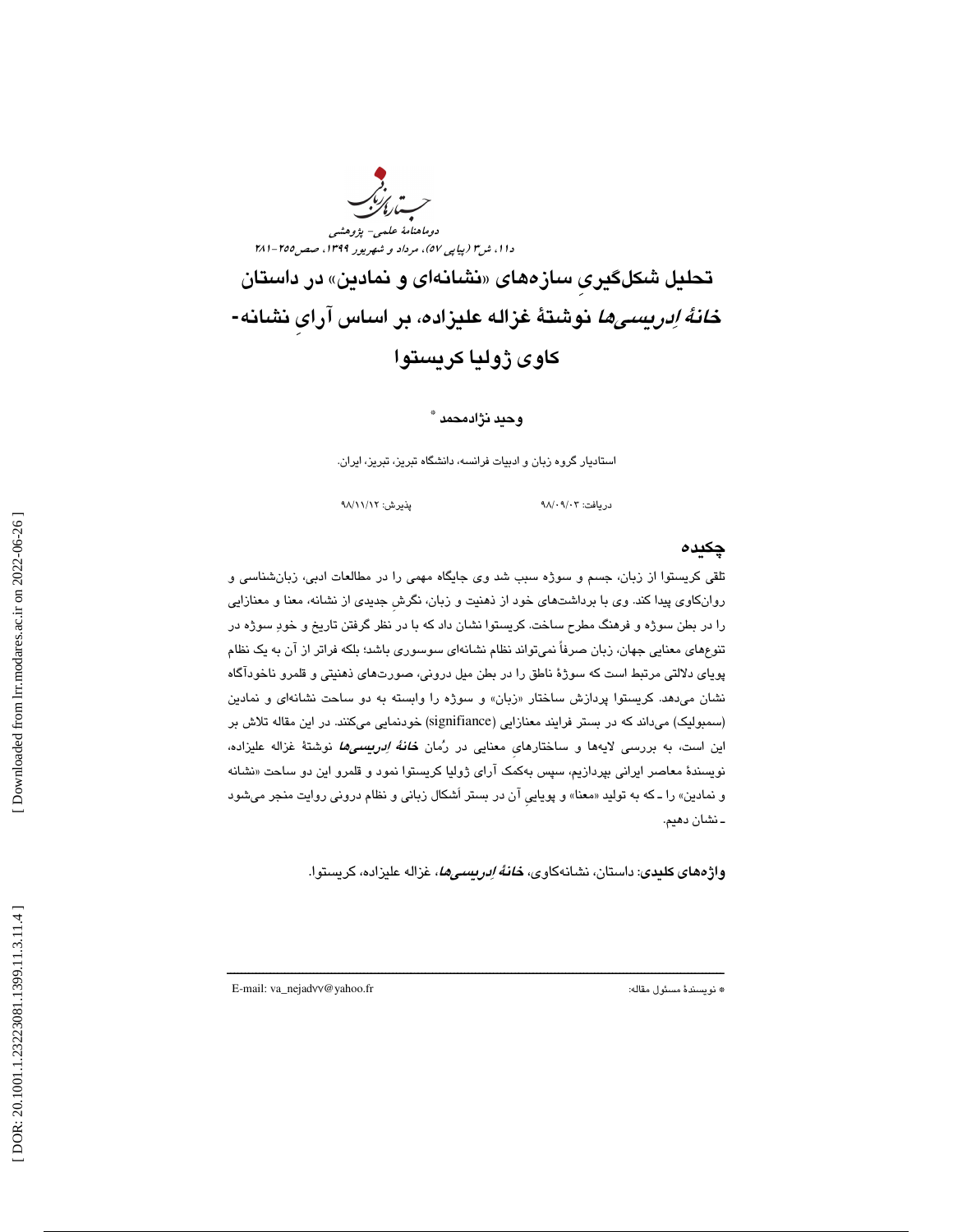وحيد نژادمحمد تحليل شكلگيريِ سازههاي...

#### 1. مقدمه و بيان مسئله

<mark>خ*انهٔ اِدریسیها* نو</mark>شتهٔ غزاله علیزاده، رُماننویس معاصر (۱۳۲۷ – ۱۳۷۵)، حکایت درد و اندوه، ظلم و عدالتخواهي است. حكايت خاطرات و شور و حالي است كه نهايتاً در انزوا و سكوت دفن ميشوند. اين رمان كه جايزة بيست سال داستاننويسي را از آنِ خود كرد، براي خواننده تصويري از حس دادخواهي، آزاديخواهي و عشق و نفرت به ديگري را برجسته ميكند. شكست و ناكامي و حسرت از ويژگيهاي برجستة بيشتر شخصيتهاي عليزاده بهخصوص شخصيتهايِ زن محسوب ميشود و شخصيتهايِ جواني همچون وهاب، ركسانا، لقا و خانمِ ادريسي (مادر بزرگ) كه بيوقفه در پي نشان دادن توانايي و ارادة خويش هستند، در قبال ساختار فكري و فرهنگي جامعهٔ سُنتي مأيوس و سرخورده ميشوند. در داستان *خانهٔ* ا*بريسيها،* برداشتها و عادات اجتماعي جدا از اينكه ميتوانند يك بررسي تاريخي را شكل دهند، عليتهاي اجتماعي را بهتصوير ميكشند و ذهنيت مؤلف و اوضاع اجتماعي را نيز منعكس ميكنند. چاشنيِ داستان شخصيتهاي سرگرداني است كه در خيالات و خاطرات مهآلود و تلخ گذشتة خود غرق هستند و گويي مرور اين خاطرات براي آنان شيرين و يا بسيار آزاردهنده و تلخ است. خانم ادريسي، صاحبِ خانة اجدادي (ادريسيها)، در خيال روزگار جوانياش و عشق به سربازي آتشكار، هنوز هم سرگشته است، در اين داستان، عناصر مكاني، زماني و درونماية داستاني ابزارياند براي توصيف ساختارهاي رئاليستي و انتقادي. خانم ادريسي كه از طبقة اشراف است، بعد از انقلاب بلشويكي و كارگري، شاهد تحولات عميق در احوالات شهري در بطن نارضايتيهاي مردم است. درواقع، روايت در اين داستان بهانهاي است براي توصيف و تبيينِ ساختارهاي زباني و معانيِ نهفته از يكسو و واقعيتهاي اجتماعي و كشمكشهاي سياسي از سوي ديگر. به بيان ديگر، «توصيف تصاويري كه بيانگر مسائل جامعهٔ سنتي و طبقاتي ميباشد» (سپانلو، ۱۳۸۱: ۱۳۹). در متن *خانهٔ اِدريسميها*، «معنا» در گسترهٔ روايت، صورت و محتوا را به بازي ميكشد تا توان بالقوة زبان عليزاده را از حصار خطي خارج و سوژه را در بطن فرايندي پويا و خارج از ساختار تعريف كند. بنابراين، براي شفاف كردن بازيِ روايت از منظر نشانهكاوي در اين داستان، بايد جايگاه نشانه و ساختار آن تا حدودي شناسايي شود. جايگاه واقعيِ نشانه، معيار و ارزشي است كه روابط همنشيني و جانشيني در جملات به او اعطا ميكنند. براي سوسور هيچگونه پيوندي طبيعي ميان دال و مدلول وجود ندارد و براي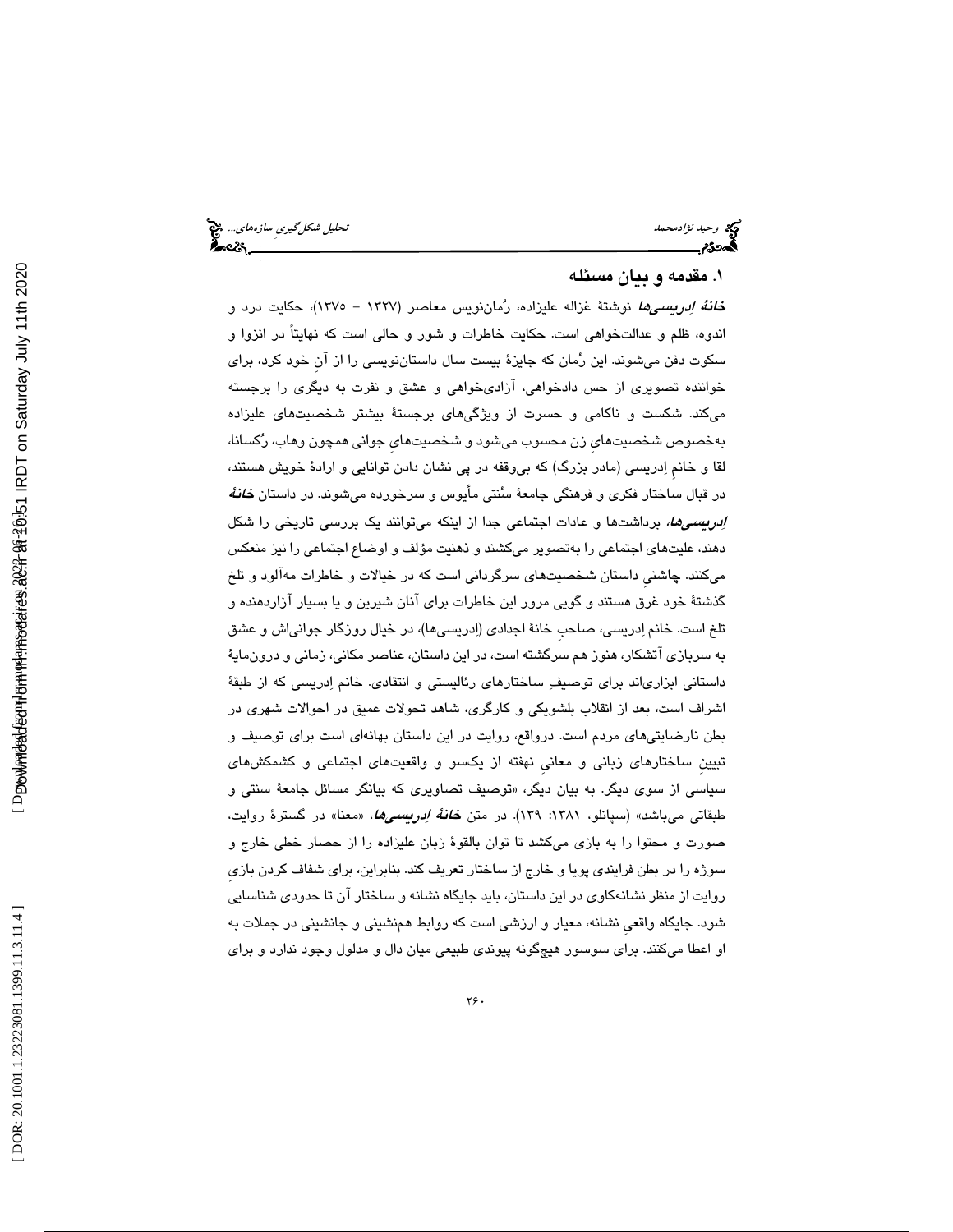پساساختارگرايان نيز نظامها و وقايع و رخدادهاي زباني در طول و جريانِ زمان 1 شكل ميگيرند.

كريستوا، روانكاو، زبانشناس و فيلسوف پساساختارگراي بلغاريتبار، با نگارش اولين کتاب خود با عنوان **تحق***یقاتی در بابِ معناکاوی،* **ب**ا تأکید بر متون ادبی و شاعرانه<sup>۲</sup> در بسترهاي تاريخي و اجتماعي، ساختارهاي زباني را بازبيني ميكند. وي نشان داد كه پوياييِ نشانههای دلالتپردازی<sup>۲</sup> از سوی چه فرایندهایی خود را تغییر میدهند و ساحت نشانه*ای* چگونه فرایندها و ساختارهای ابتدایی ٔ را در مقابل ساحت نمادین (سمبولیک) قرار میدهد. از سوی دیگر، کورای ْ نشانهای نیز در نزد کریستوا محمل انرژی، پویایی و جُنبندگی، سائقهای دروني<sup>٦</sup> و دلالتي زبان است. بنابراين، شناسايي نشانههاي زباني براي كريستوا بهمثابة «مطالعهٔ سازوکارهای تولید، انتقال و دریافت معنا» (سـجودی، ۱۳۸۸: ٤٢) است. در این مقاله تلاش خواهد شد تا به پرسشهايي در باب تحليل ساختارهاي نمادين و نشانهاي زبان در رُمان *خانهُ* ا*ردريسيها* به كمك آراي نشانهكاوي كريستوا پاسخ داده و زمينهٔ تحقيق در بسترهاي موازي نيز هموار شود. اگرچه حضور هر دو ساحت را در داستان مذكور شاهد هستيم؛ ولي آيا اين ساحتِ نمادين است كه «معنا» را در نزد عليزاده عميقاً تحت تأثير قرار ميدهد و يا ساحت نشانهاي. تخريب سير خطي روايت در داستان مذكور چگونه ساختار زباني عليزاده را متأثر ميكند و واقعيت زباني را مقدم بر آگاهي مؤلف نشان ميدهد و درنهايت، آيا ساحت نشانهاي كه فرايندي پويا و متشنج دارد، متغيري است براي تثبيت و تدوين ساحت نمادينِ زبان و يا به شكلگيريِ آن در درون كورايِ كريستوايي موجوديت ميبخشد.

## 2. پيشينة پژوهش

درخصوص زندگي و اَشكال نوشتاريِ غزاله عليزاده، پژوهشهايي صورت گرفته است. «بازتاب رئالیسم در رُمان *خانهٔ ادریسی۵ا***»،** نوشتهٔ حمیدرضا فرضی و رستم امانی، عناصر رئاليسم اين رمان را در تقابل با رمانتيسم بهخوبي نشان ميدهد. همچنين، علي محمدي آسیابادی و افروز نجابتیان در مقالهٔ «جلوههای زنان در *خانهٔ ادربیسیها***»،** با بررسی شخصيتهاي زن در اين داستان و نقشهاي كليشهايي و قالبي زنان، اُلگوهاي زنءحور را بهِ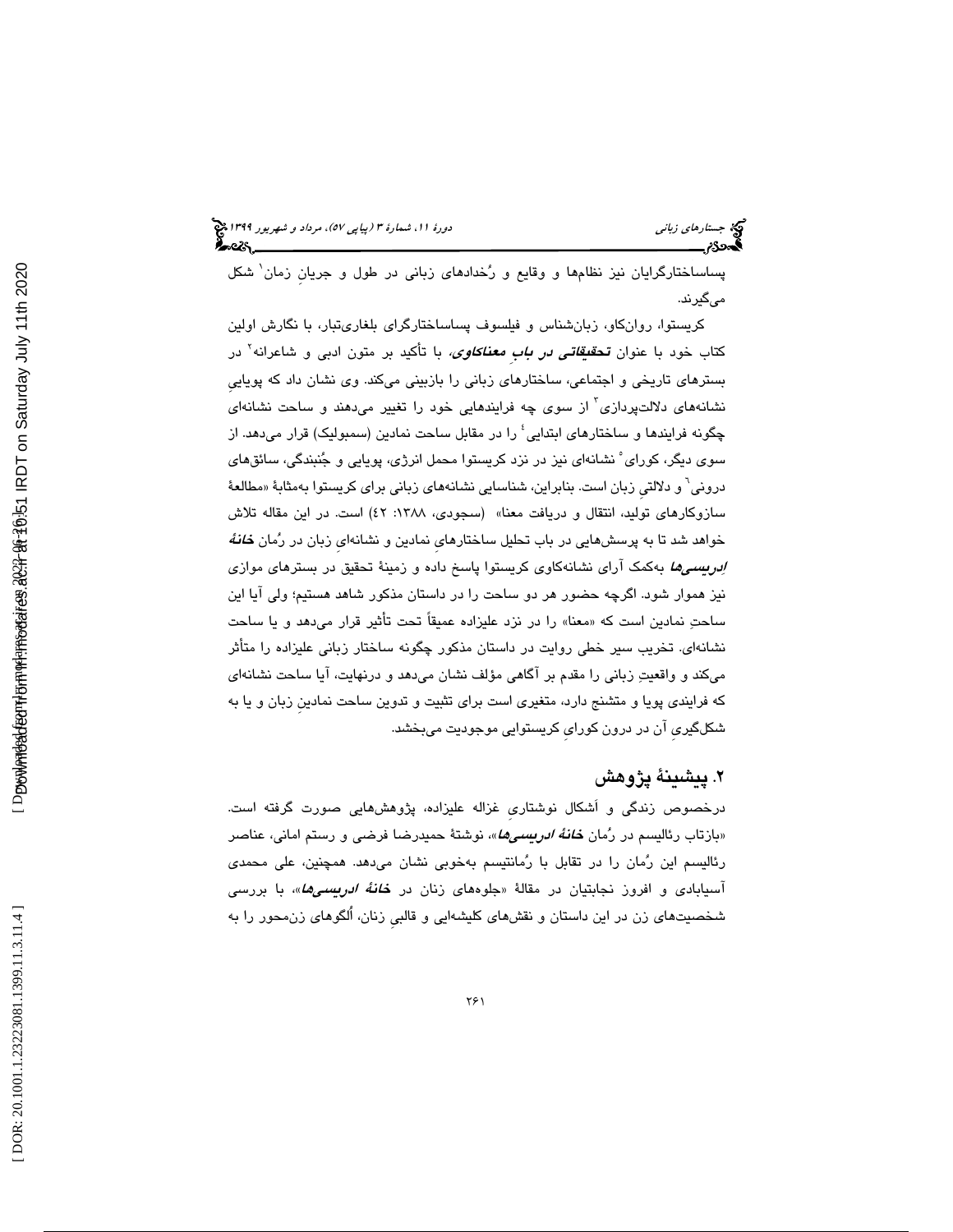|  | يحليل شكل <i>گيري سازەھاي</i> چ <mark>ې</mark><br>جوړېد |  |
|--|---------------------------------------------------------|--|
|  |                                                         |  |

وكي*ة وحيد نژادمحمد*<br>تح**جي** ص**كل**م

تصوير ميكشند. در زمينهٔ اثار تحليلي بر روي تفكرات كريستوا نيز ميتوان «مفهوم معناكاوي در انديشهٔ ژوليا كريستوا»، بەقلم ازيتا فيروزى و مجيد اكبرى را نام برد. مؤلفان در اين مقاله برداشت كريستوا از معنا و مفهوم را در قالب نشانهشناسي نشان ميدهند. مرضيه دارابي و مجيد اكبرى نيز در مقالهٔ خود با عنوان «زمينههاى پيشازباني شكلگيرى سوژه در انديشهٔ كريستوا» به بسترها و زمينههاي لازم براي شكلگيري سوژه و هويت وي ميپردازند. يكي ديگر از مقالات در اين حيطه، «كاربــست نظريهٔ الودهانگاری كريستوا بر شعر دلم برای باغچه میسوزد فروغ فرخزاد»، نوشتهٔ ابـراهیم سـلیمی كوچی و فاطمه سكوت جهرمی است كه مؤلفان مقاله تلاش دارند تا با نشان دادن ابزارهاي تحليل آلودهانگاري كريستوا، تأويل جديدي از شعر و فلسفة زيستيِ فروغ فرخزاد بهعمل آورند. زهرا شهرياري و فريده آفرين نيز در پژوهش خود در زمينهٔ «تحليل فرايند معنازايي در پوستری اجتماعی از پريسا تشکری بر اساس ارای کریستوا»، نقش امکانات بصری پوستر را بهکمک مؤلفههای معنازایی کریستوا براي القاي معاني خاص نشان دادند. با توجه به نوشتهها و پژوهشهاي مذكور، تحليلي كاربردي درمورد متن و روايت عليزاده از منظر نظريات زبانشناختي و روانكاوانة ژوليا كريستوا صورت نگرفته است و پژوهش حاضر ميتواند اُفقهاي جديدي را در اين حيطه پيش روي محققان قرار دهد.

### 3. تلاقي برداشت ساختارگرايي و پساساختارگرايي

فردينان دو سوسور بهمنزلة يك ساختارگرا در عصر نوگرايي، اولين فردي بود كه زبان را نظامي از نشانهها مطرح كرد. جريان ساختارگرايي بيشتر به نيمة دوم قرن بيستم معطوف است و تلاش ميكرد تا با معرفي شاكلهها و پيوندهايي دروننظامي، پديدههاي اجتماعي را تعريف كند. بديهي است ساختارگراياني همچون سوسور، لاكان، استراوس، ژاكوبسون تمايزها و افتراقات سطحي را نشان دادند و بهدنبال حلقة ارتباط آنها در مجموعة نظام ساختاري بودند. در نزد لاكان، ناخودآگاه همچون زبان ساختاربندي ميشود و اين دال است كه به مدلول هويت مىدهد. به عبارت ديگر، فرايندِ معنا حاصل زنجيرهايى از «دالها» است ( : Lacan, 1966 322). حال آنكه پساساختارگرايي پاسخي بود به برخي ابهامات معنايي و بافتاريِ ساختارگرايان. آنها بيشتر بهدنبال بازتعريف و بازنماييِ انسان، فرهنگ و اجتماع بهكمك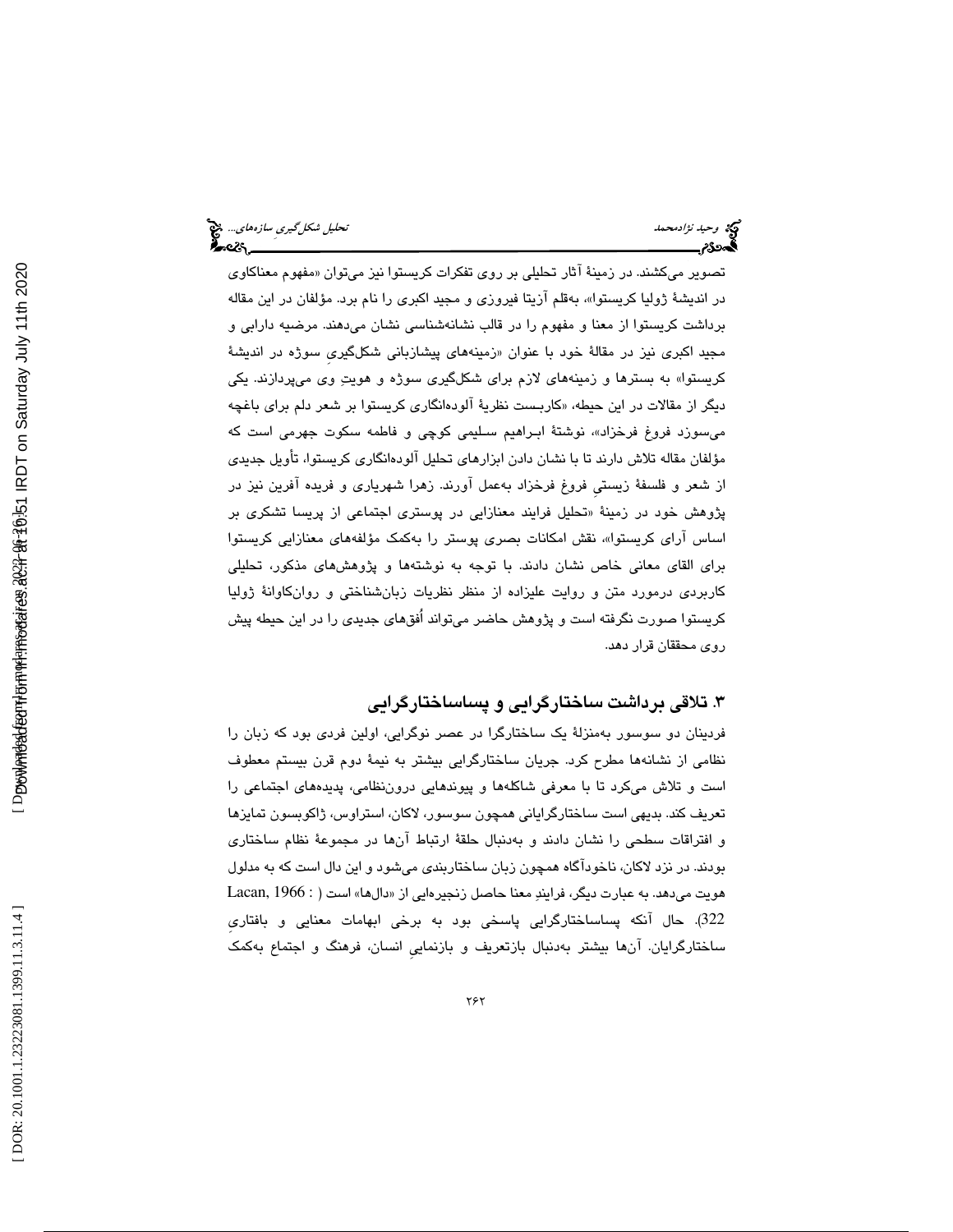اُلگوهاي ساختاري بودند كه منشأ آن «ها زبان و معنا ب» ود، همانطور كه ساختارگرايي نيز به- گونهاي اين روش تحليل را بهكار ميگرفت. در اين فلسفة مدرن كه نقدهايي را از زاوية نسبي- سازي ساختارهاي معنايي بر خود برانگيخت، ارزشها و معيارهاي تحليلي سنتي بهكنار رفت و الگوهای نوین «معناگرایی» ظاهر شدند. پساساختارگرایان استنباط خود از تعریفِ «ساختاری واحد» براي همة اركان و تحليلهاي علمي را به كنار نهادند و به جنبش و حركتي در بطن ساختارهاي ادبي و زباني اشاره كردند كه تدام و سياليت آنها را نشان ميداد. همانطور كه برای کریستوا در مقام یک پساساختارگرا همین ساختار نشانهای زبان «واقعیت بیرونی و دروني، ملموس و غيرملموس را به عناصر زباني تجزيه ميكند» (Kristeva, 1980: 222). در-واقع، در برداشتهاي پساساختارگرايي، از يكسو، تعاملات اجتماعي بسترهاي لازم را براي توليد «معنا» ايجاد كرده و به عامل رقابت در ساختارهای اجتماعی تغییر می،یابند. به بیان دیگر، كُنشهاي اجتماعي و نظامِ دالها، خود، عامل اثبات و تأييد برداشتهاي زيستي، ايدئولوژيكي و سنياسي بوده و به عامل «توليد فرامعنا» (Escarpit, 1970: 13) تبديل ميشوند. از سوي ديگر، دلالتهاي زبانيِ كُنشهاي اجتماعي نيز حاصل تجربه و انرژي بوده و تابع فضاي جسماني، نشانهها و رانههاي زيستي هستند. بنابراين، در نزد پساساختارگرايان، معنا از شكل واحد و منسجم و ساختارمحور دور شده و شكلِ زايشي و متكثر بهخود ميگيرد. به بيان ديگر، دالها مدلولهاي كثيري ميطلبند و اين به معناي صورت ناتمامِ معناست.

### 4. زبان و فرايند دلالتپردازي

تحلیل زبان موردنظر کریستوا با فلسفه و جامعه ارتباط تنگاتنگی دارد. صورتهای نشانهای<sup>۷</sup> زبان در نزد وي از شكل و محور دلالتي و ظاهري فراتر ميروند، اَعماق ناخودآگاه را با تحريک سائقهای درونی نشان میدهند. برای کریستوا «زبان، نظام پويايي از روابط است» 113 :a1969(. وي براي تعريف اصلِ نشانهاي و ابتدايي نظامِ ساختاريِ زبان از اصطلاح ) «كورا» استفاده مىكرد كه از افلاطون بهعاريه گرفته بود. مفهومى كه كانون اغازين تكوين و جنبش 8 و كانون سائقها، احساسات و غرايز بوده است كه همان توليدكنندة نيروي دلالتي درواقع، در اين «فضاي ارتباطي مادر و كودک» ــ زهدان مادر ــ است كه جايگاه جسماني و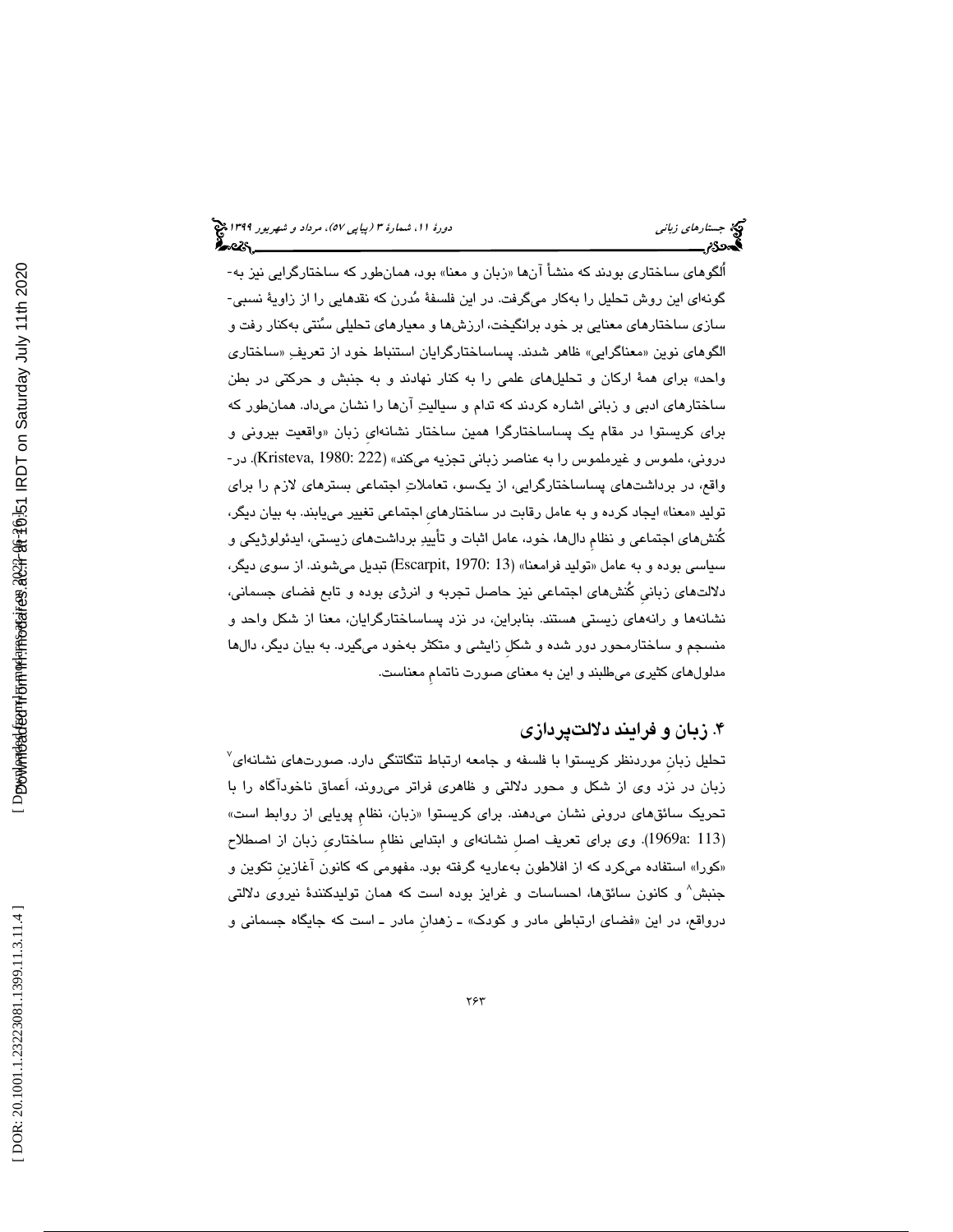## وكة وحي*د نژادمحمد* تحليل شكل *گيري ساز*ههاي... وح<mark>يد تحليل شكل *گيري ساز*ههاي... وح</mark>يد تحليل شكل گيريِ سازههاي... وحي<br>**الس**حدوم

جنينيِ كودك تعريف ميشود و مقدم بر زبان خود را نشان ميدهد؛ زيرا فرايند معنازايي (signifiance) نيز در آن شكل ميگيرد. بنابراين، كورا فضاي تكوين سوژه بوده و مقدم بر شكلگيري «من» است. قلمرو ديگری نيز كه در اين عرصه خودنمايی میكند، مرحلهای است كه كودک با تشخيص خود و «ديگرى»، بەعبارت سادەتر، تقابل سوژه و ابژه (ديگرى)، وارد مرحلهٔ آغاز دلالتپردازی و رُشد سوبژکتیویته میشود<sup>۹</sup>. در این مرحله، دیگری برجسته میشود و به-منزلهٔ پیششرط استقرار زبان دلالت<sup>۰٬</sup> خودنمایی میکند. فضای کورا همان فضای نشانهای است و مقدم بر زبانپردازی و «بدون ساحت نشانهای زبان از معنا تهی بوده» (ژیژک، ۱۳۹۲: 70) و انسجام و وحدت سوژة سخنگو را عميقاً تحت شعاع قرار ميدهد. در فرايند دلالتيِ زبان، سائق دروني و ديرينة ما از طريق كاربرد زبان تخليه ميشود. بنابراين، در نزد كريستوا، سوژه «با كاربرد زبان» هستي مييابد. به باور وي، در بطن نوشتار، امكان توصيف يك موقعيت فاليک'' وجود دارد. موقعيتي كه قادر به تفكيک مرد (گفتار مردسالار) و زن (گفتار زنسالار) بوده است و با اميال گويندة كلام و جستوجوي مفهومِ گفتمان، همسانسازي ميكند. كريستوا در كتاب *انقلاب زبان شاعرانه،* بهمنزلهٔ يك نشانهشناس توجه خود را معطوف به سازوکارهايي ميکند که آنها را فرايند معنازايي<sup>۱۲</sup> مينامد. بهقول وي «معنازايي يعني تولد نامحدود و نامحصور، كاركرد بيوقفة سائقهاي دروني در بطن زبان و تعاملات سوژه و نهادهايش"'» (15 :Kristeva, 1974). كريستوا بهمدد نشانهها<sup>،</sup>'' و نظام دالها مدعى بود كه ميتواند نوعي اَبر فيزيك جهان فرهنگي را در ساختار سوژه و زبان خلق كند و بهكمك آن نظام نشانهها را در بطن تاريخ و فرهنگ نشان دهد. بدينسان كريستوا در تحليل زبان سوژه و متن از تحليلهاي درزماني و همزماني فاصله ميگيرد تا نظامي مبتني بر گُسست نشانهايي زبان ايجاد كند؛ زيرا در نزد وي از يكسو زبان و سوبژكتيويته در تعامل بهسر ميبرند و از سوي ديگر، «معنا» حاصل تلفيق ساختار نمادين و نشانها*ي* است.

### ۵. ساختار تفكيكي «معنا»

كريستوا با تفكيك نمادين و نشانهايِ زبان، زبان نشانهاي را در مقابل زبان رسمي و يا زبان نمادين (پدرمحور) ـ كه لاكان از آن سخن ميگويد ـ قرار داد؛ زيرا اين شكل نشانهاي بيانگر اولين صورت تعامل كلامی كودک با مادر در طول مرحلهٔ پيش ــ اُديپی° است. اين زبان نشانه-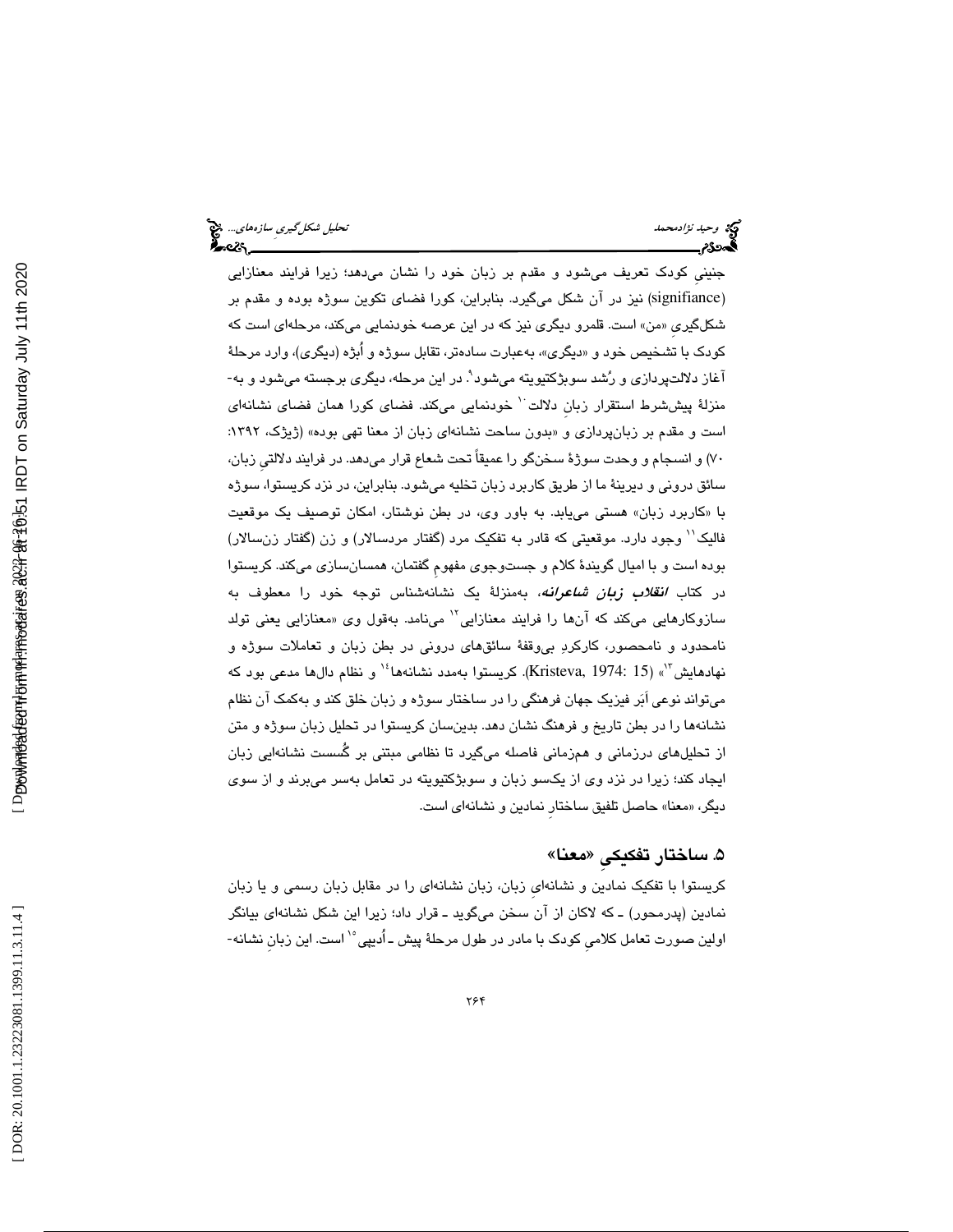ای که مقدم بر کسب زبان قانون۵مند<sup>۱٬۱</sup> است، خودجوش و آزاد بوده است و بیشتر صورت جُنبنده دارد. كريستوا (1977) در بخشي از كتاب *گفت9گوي چندنفره* ـ كه به كاربرد*ه*اي نمادپردازي سوق دارد ـ براي شفاف كردن فرايند دالها، با استفاده از تئوري روانكاوي لاكان ـ كه برای وی ناكارامد بود ـ وضعیت دگردیسی سوژه را در مقابل «زبان» بهشكل یک ارتباط نشان ميدهد؛ زيرا سوژه در بطن وحدانيت خود قادر است منطق دال پوياي خود را در قالب زبان» طرح و بيان كند. بنابراين، ميتوان ادعا كرد كه سائقهاي دروني در بطن زبان تخليه » ميشوند و فرايند معنازماني شكل ميگيرد كه گفتارپردازي سوژه در مقابل ديگري (سوژة ديگر) باشد. در داستان **خا***نهٔ ادريسيها* **معن**ا از سه زاويه پردازش ميشود: ساختاري، اجتماعي، زباني ــ نشانهاي. خانهٔ اشرافي «ادريسيها» در اِشغال انقلابيون درامده است و بسياري آتشكار (جنگجو) در اين خانه بهزور مستقر شدهاند. سردمدار اين انقلابيون جنگاور قهرمان شوكت است. زني درشت و انتقامجو از اشرافيت روسيه كه لباسي بلند و زردرنگي به- تن دارد. قهرمان قباد همان سرباز چشمتيلهاي جوان است كه دست روزگار دوباره آنها را با هم روبهرو كرده است. همچنين، اَبعاد ساختاري و اجتماعي اين داستان معطوف به تعادل شكل و محتوا بوده است و با يك رويكرد ساختاري ميتوان ويژگيِ كُنشهاي زباني و معنايي را استخراج كرد؛ ولي اَبعاد نشانهايِ آن ميتواند هويتي جديد از كاركردهايِ زباني، ازجمله نمادين و نشانهاي را در تقابل با هم نشان دهد. همانطور كه كريستوا به آن اشاره ميكند:

فرايند دلالتزايي ساختار زبان دو صورت دارد: نشانهای (semiotic) که شامل سائقهای دروني سوژه بوده، انرژي جسم و عواطف بهوسيلهٔ آن در زبان جاري ميشوند و نمادين (symbolic) كه تابع قوانين، دستور و شفافسازي بوده، براي بيان موقعيت بهكار ميرود (. 1974: 22 - 23 )

بسياري از مفاهيم كريستوايي از قبيل ساختار زبان، كورا، ديگري، آلودهانگاري در بستر ناخودآگاه مفهوم مييابند و زبان نيز براي وي مكان مرگ و حيات است.

## 6. سازوكارهاي ساختاري ـ معناييِ زبان

کریستوا (1974) بعد از اثر معروف خود به نام *انقلاب زبانِ شاعرانه*، به روانکاوی روی اورد و با تئوري «توليد دلالتي متون» از بحث ساختار زبان گرفته تا دالهاي متني و با دغدغهٔ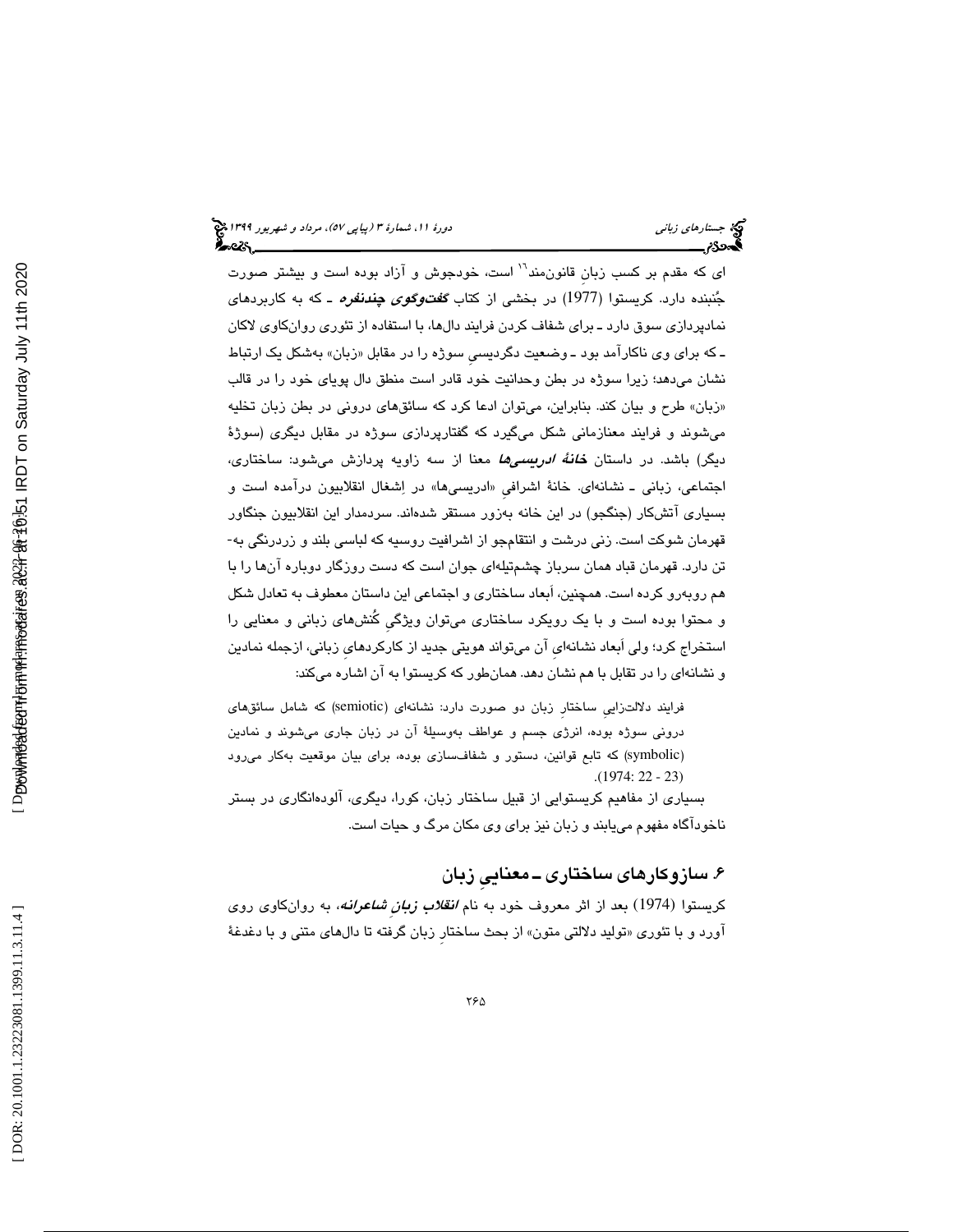# وحيد *نژادمحمد استخدام استخدام محمد تحليل شكل گيري ساز*ههاي.... وح<mark>يد تحليل شكل گيري سازههاي... وح</mark>يد العاملية ال<br>**الحدود تحليل استخدام استخدام استخدام استخدام استخدام استخدام استخدام استخدام استخدام استخدام استخدام استخد**

پیوند دانش نشانهشناسی و روانکاوی، بر این باور بود که «متن نگاشتهشده» یک ابژهٔ پویاست كه تحليل انفعالات معنا ـ زبانشناختيِ خاص خود را ميطلبد. به باور وي، نشانه همچون يك عنصرِ انعكاسي است كه به حضور و موجوديت دالها در متن كمك ميكند. البته، در نزد کريستوا پديدهٔ «بينامتنيت متون» نيز که با اگاهي جمعي انسانها در قلمرو ادبيات و نوشتار وسر كار دارد، فهم فرهنگ را تسهيل ميبخشد و تعامل متون را براي كشف معاني طرح ميكند. زبان شاعرانه نيز براي وي يك زبان هيجاني و تلويحي است و دريافت معنا تنها بهوسيلة ساختار ممكن نيست و اين بستر كوراست كه با داشتن جنبندگي فضاي روانيِ پيشازباني را شكل ميدهد و موجوديت ما را رقم ميزند (94 1986, ,Moi(. به باور كريستوا، خاستگاه زبان يك فضاي نامشخص است كه بدون جسمِ مادر تكوين نمييابد. سوژه نيز داراي هويتي است كه از آن آگاهي كامل ندارد؛ زيرا آگاهي كامل از آن، تسلط بر ناخودآگاه را الزام ميكند. به بيانِ ديگر، جسم آدمي و جلوههاي آن پيوسته، آميختگيِ خود را با ساحت نشانهاي و نمادين حفظ میكند؛ زیرا «بدن در آن فضای خالی نظم نمادین را همزمان مینگارد و میشكافد» ( Sjoholm, 76 2005:). كريستوا معتقد بود كه زنان و مردان ميتوانند ماوراي زبان و تفكر پدرسالارانه بروند، اگر به ابعاد نشانهای زبان<sup>۱۷</sup> دست بیابند. البته، نباید این بُعد نشانهای را با علم نشانه-شناسی^` ـ که تحلیل فرهنگی نظام نشانههاست ـ اشتباه گرفت. کورای کریستوا یا همان منشأ و فضای زبان، جايگاه سوژه و موقعيت پيشِزبانی و پيششناختیِ ْ وی را رقم میزند. در داستان عليزاده، كورا مكان شكلگيري اَذهان، احساسات و گذشته است. خاطرات رحيلا ـ كه دختري زيباست ـ ابزار و پناهگاهي براي وهاب، نوة پسري خانم ادريسي، فراهم ميآورد و شكلگيري اگوي وي را در بطن عواطف و زيستمايههاي مادرانه كه در خاطرات وي آشكار است، نشان ميدهد. وهاب نوة پسري خانم ادريسي، جواني تحصيلكرده و فرنگرفته، از يك- ليل نبود حضور عاطفي و مهرآميزِ مادرش، رعنا، شكننده ميشود، از سوي ديگر، به- سو بهد دليل عشق ناممكن خود در كودكي به عمة جوانش رحيلا، در جواني دچار جنون ميشود و از خانه فرار ميكند. رحيلا در جواني ميميرد و تمام رؤياهاي وهاب سرخورده و ناتمام باقي مي- ماند و اين وهاب است كه بهدنبال آن فضاي كورايي است كه عاطفه و نياز را برايش تسهيل كند. كُنشهاي غريزي و ابتداييترين ارتباط سوژههاي عليزاده (ساحت نشانهاي) با ورود به قلمرو زبان پس زده ميشوند؛ چون زبان قلمرو پدرسالاري است و بعد نمادين يا معناسازي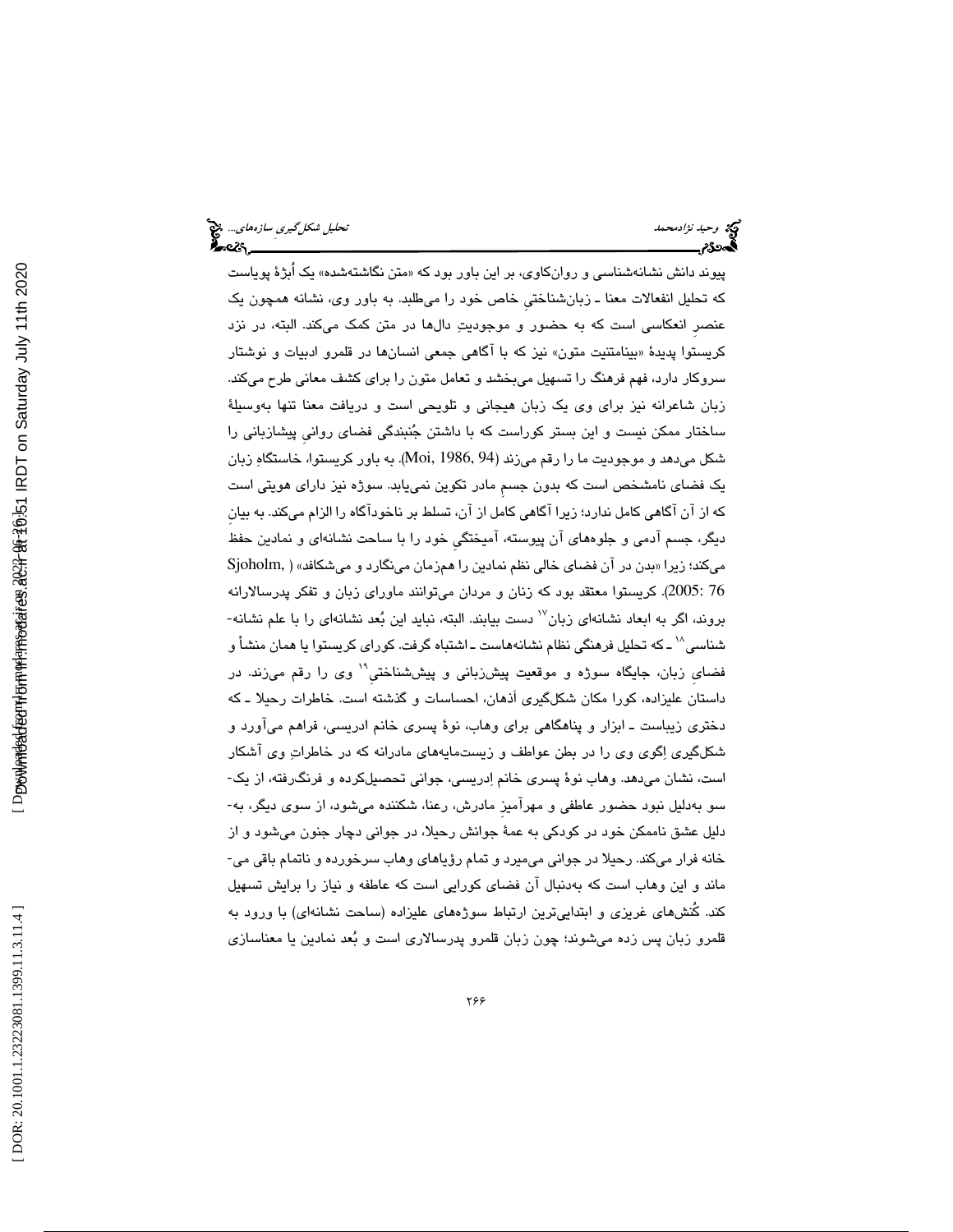آن را كنترل ميكند. فضاي كورا نيز همان فضاي نشانهاي است و مقدم بر زبانپردازي هر سوژة جنبنده. بنابراين، ما از فرايند دلالت براي بيان موقعيتها استفاده ميكنيم كه تحت شعاع سائقهاي دروني و روانيِ ما هستند. محيط خانة ادريسيها اين جسارت را به بازيگرانش مي- دهد تا بتوانند دوباره در وجود خود فرو روند و خيالپردازي كنند. از اين منظر، كوراي نشانه- اي، آن فضاي رواني ـ جسمي است كه انرژي و رانشهاي دروني در آنجا نظم مييابند و بيان ميشوند. وهاب جواني است كه رؤياي عمة خود را در سرزميني در دوردستها، در شهر افسانهای «نسا» و عطر درههای «کشمیر» هندوستان میجوید. وهاب این بار در پیِ گمشدهٔ خود با «رُكسانا» ـ زني همتبار مادرش «رعنا» ـ بيشتر احساس نزديكي دارد. زني كه با چهرهايي اغواكننده و روح سركش و همچنين، با سخنان رمزآلود و افسانهايي، او را به اعماق وجودياش نزديكتر ميكند.

وهاب: سفرم به كشمير جور شد. در طول رودخانهها، خانههاي خيزراني، كلبههاي زورقي، شب تصوير ماه روي بركهها مياُفتاد، بوي ميخك و دارچين نفسم را بند ميآورد. ]...[ همه جا را بوي عطر درههاي كشمير فرا گرفته بود (عليزاده، 1371 / :2 314 ).

#### 7. ساحت نمادين زبان

كريستوا تعريف و تفسير ساحت نمادين زبان را مديون پديدارشناسيِ هوسرل است؛ زيرا اين شناختِ فكرى سوژه از وراي ساختار منظم تجربه و اگاهي تابع «فرايند دلالت كردن» است (Keltner, 2011: 20). در نزد كريستوا، ساحت نمادين زبان به جدايي روابط ما با مادر، روابط عاطفي، زبانِ پيشااُديپي، انگيزشها و فضاي مادرانه گفته ميشود. اين ساحت به قلمرو منطق و پدرانه معطوف است و «معنا» و قواعدِ ان را بر ما تحمیل میكند و ماحصل گُسست ما از امر نشانهاي و يا سركوب توانِ نشانهاي اندرونمان خواهد بود. ساحت نمادين به ما كمك میکند تا به مجموعهٔ قابلیتها و کردارهای دلالتی خود صورت منظم دهیم. همین «جهان قواعد و ضوابط» (5 2004: ,Miller (معناي ذهني را بهطور آشكار بيان ميكند. ما از فرايند دلالت براي بيان موقعيتها استفاده ميكنيم كه تحت شعاع سائقهاي دروني و رواني ما هستند. بنابراین، با علم به شرایط دلالت، میتوان اظهار کرد که «زبان بهعنوان یک کردار<sup>۲۰</sup> اجتماعی .(Kristeva, 1980: 134) « ضرورتاً اين دو گرايش نشانهاي و نمادين را از پيش در خود دارد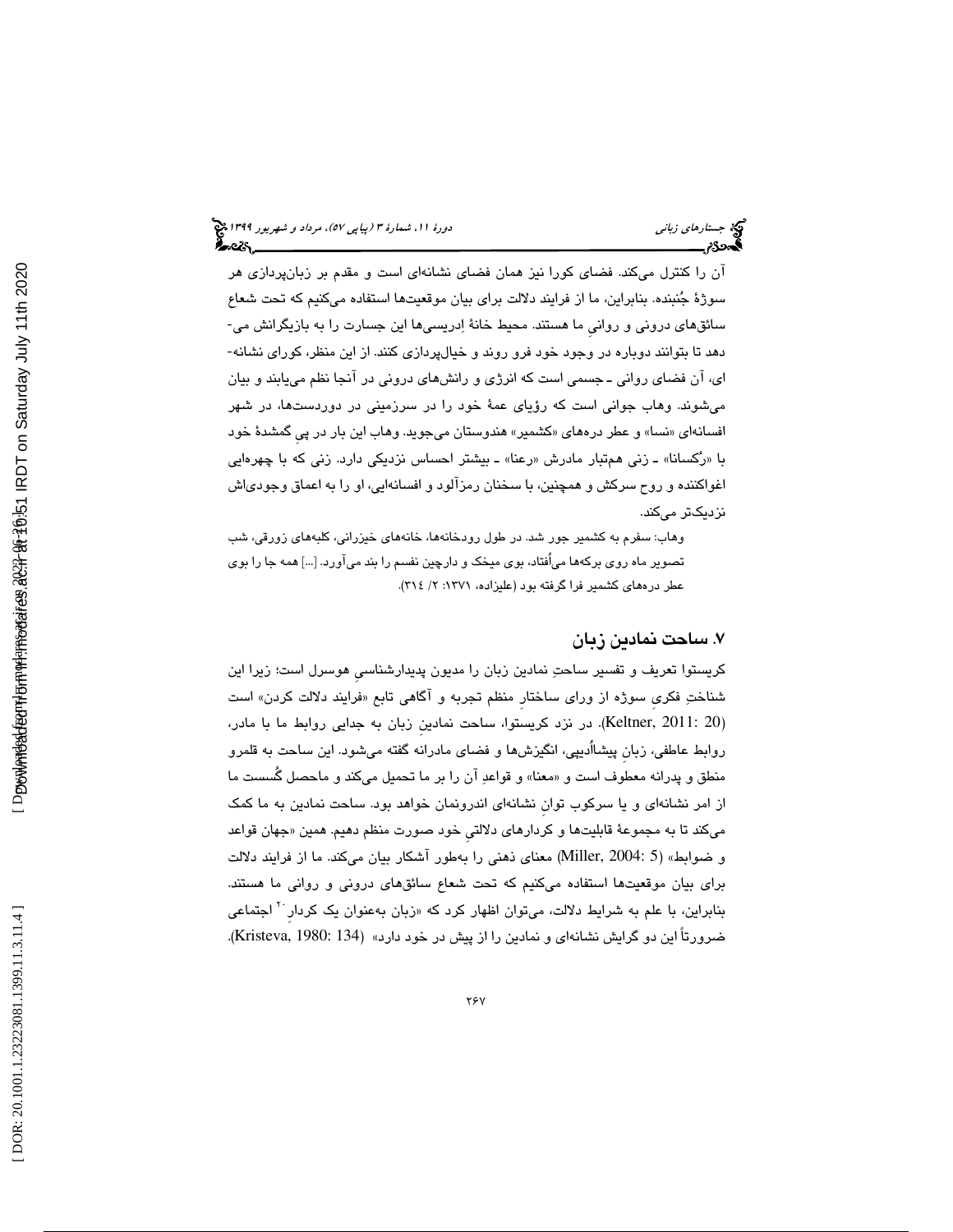# وحيد *نژادمحمد استخدام استخدام محمد تحليل شكل گيري ساز*ههاي.... وح<mark>يد تحليل شكل گيري سازههاي... وح</mark>يد العاملية ال<br>**الحدود تحليل استخدام استخدام استخدام استخدام استخدام استخدام استخدام استخدام استخدام استخدام استخدام استخد**

البته، ساحت نمادين نيز با قلمرو كورا در ارتباط است و اگر از منظر روانكاوي فرويدي به كورا نگريسته شود، روابط سوژه با دنياي پيرامون، رفتارها و واكنشها را در بر ميگيرد. بايد توجه داشت که کورا «نهاد» (Id) فرویدی نیست؛ زیرا در نزد کریستوا دربرگیرندهٔ اِگو و فرد در مقابل جامعه است. همين فرايند ما را بهسوي مرحلة بعدي يعني نظام نمادين (سمبوليك) و اجتماعي هدايت ميكند. نظامي كه در آن رابطة دلالتي و معناسازي شكل ميگيرد و در طول آن سيلِ نشانهاي بهشكلِ دال و در ارتباط با مدلول خود را نشان ميدهد. بنابراين، قوانين اجتماعي ميتوانند تعيينكنندة نظام نشانهاي و نمادين باشند. درمجموع، براي توليد معنا ما با ساحت نشانهاي كورا مواجهايم كه فاقد معناست. در مرحلة بعد با نظام نمادين روبهرو ميشويم كه در بطن آن دال و مدلول شكل ميگيرند. با وجود اين، در فضاي كورا، يک قلمرو نيمههوشيار<sup>\۲</sup> نيز جاري است: «از وراي بازتوليدِ دال اوايي، حركتي و كلامي است كه سوژه از محدودهٔ بُعد سمبوليك عبور كرده به اين كورايِ نشانهاي ـ كه سوي ديگر مرز اجتماعي است ـ دسترسي پيدا ميكند» (Kristeva, 1974: 77).

#### 8. ساحت نشانهايِ زبان

از طريق جنبة نشانهاي زبان است كه ما، هرچند ناخودآگاهانه، در تماس دائمي با تجربة غيركلامي و پيششناختيمان، با كُنشهاي غريزي و با ابتداييترين ارتباطمان با مادر ميمانيم. با اينكه كريستوا «ميل سوژه» را در عرصهٔ نشانهشناسي و زبانشناسي دخالت داده است؛ ولي نميتوان خاستگاه هويت زباني را منحصراً به ميل دروني معطوف كرد؛ زيرا تحول و هويت زبان كه بیشتر در نزد كریستوا «زنانه» است، برگرفته از چالشهای خودِ زبان و معطوف به ماقبل و مابعد تولد بوده و از خطكشيها و مرزبنديهاي نژادي و جنسيتي بهدور است. براي كريستوا سائقهاي زيستي صرفاً از طريق زبان و فرهنگ قابل فهماند. هر چند كه ساختار ذهنيتي<sup>۲۲</sup> سوژه دارا*ی* اَشکال بسيار پويا و مبهم است. سوژه در بطن سوبژکتيويته شکل م*ي*-گيرد و پردازش زبان نيز به وي شكلِ تحقق ميدهد. بايد افزود كه براي كريستوا فرايند معنازايي بر اساس تلفيق ابعاد ذهني و اجتماعي صورت ميپذيرد و نظام نشانهاي از طريق سوژه، جامعه و هنر قادر است نظام دالي را تغيير دهد و قوانين نمادين را وارونه كند؛ زيرا «همین فرایندِ نامتجانس معنازایی، یک شکل کاربردی ساختارسازی و ساختارشکنی است.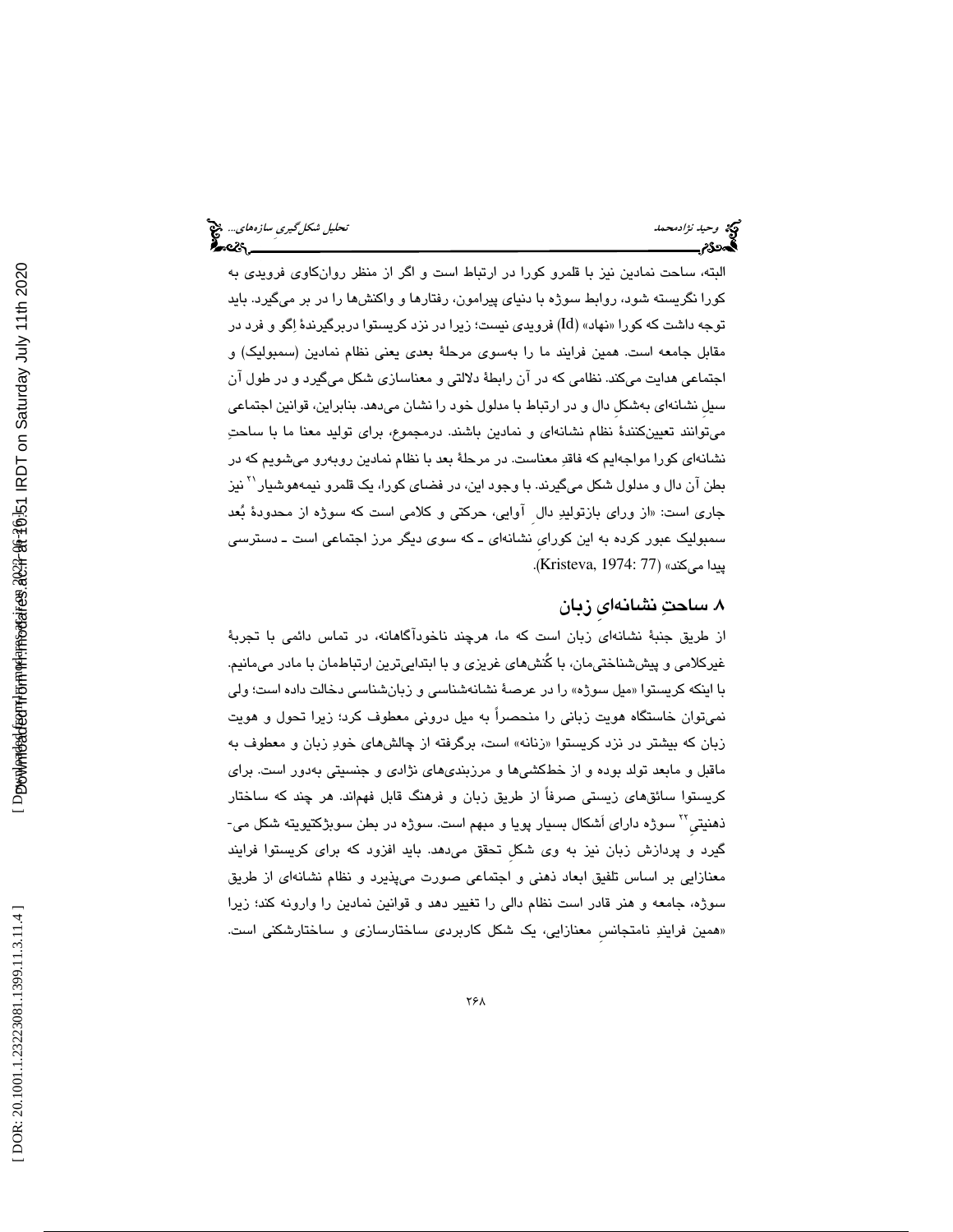گذري از محدودهٔ ذهني و اجتماعي و درنهايت، تمتع<sup>7۲</sup> و انقلاب» (ibid: 15). براي كريستوا همانطور كه در زبان شعري، غليان نشانهاي متون بسيار برجسته و قابل رؤيت هستند، سوژه نيز نظام دالها را شكل ميدهد. نظامي كه داراي دو كاركرد نمادين و نشانهاي است. درواقع، به باور كريستوا: «چيزي شبيه بازي قبل از بهوجود امدن خود (اِگو) شروع ميشود. قبل از اينكه يك خود خود را نشان دهد، طبيعت خود را بهصورت غليانهاي نابهسامان تمايلات در بدن نوزاد ميقبولاند و در مرحلهٔ كورا ظرفي از تجربهٔ بدون جهت و فضايي قبل از ورود نوزاد به نظام نشانه است، ادامه مي يابد» (286 - 281 :Kristeva, 1980: 281).

امر نشانهاي كه حاصل اولين آواها، حركات و ژِستها و تخلية انرژي و احساسات است در بستري بهنام دلالت با امر نمادين <sup>ـ</sup>كه حاوي كاربرد زبانِ قائدهمند و قانونمند است ـ تلاقي ميكند. در نزد وي، سوژه و نظامِ دالهايي كه ايجاد ميكند ـ همچون زبان جاري، ادبي، اسطوره و غيره ـ در بطن يك ديالكتيك دوسويه شكل ميگيرند: نشانهاي و نمادين. كريستوا اولين مرحلة فرايند معناسازي را نشانهشناسي عنوان ميكند و با اصطلاح كورا آن را مشخص میکند. این بُرهه، یک فرایند پیشزبانی<sup>،۲</sup> است که در طول آن سائقهای درونی شکل میگیرند. بنابراين، فرايند دلالتي در برگيرندة امر نشانهاي است و ميتواند سوژه را در اَشكال مختلف پردازشي نشان دهد.

 از ديد كريستوا زبان فرايندي پوياست و معنا از همكُنشي نشانه و نماد برميخيزد. انرژيهاي نشانهايي نيز همچون نيرويي ديونيزوسي كاربرد خلاق و هنجارشكن زبان را ممكن ميسازند؛ اما قابليتهاي نظمدهندة امر نمادين همچون چارچوبي آپولوني هياهوي ديوانه وار آن را ها مهار و مفهوم ميسازند (رشيديان، :1393 496).

حال آنكه در اين بستر دلالتي، سوژه وحدت خود را از دست ميدهد. به بيان ديگر، عامل توليد فرايند معنازايي آميزهايي از بعد نشانهاي و نمادين است. بدينصورت كريستوا برداشت كاربرد نظري آلتوسر را از واقعيت<sup>٢٠</sup> قوام بخشيد. هر چند برخي همچون والدشتاين ( ,2008 از این شیوهٔ نگرش کریستوایی بهمنزلهٔ «سبکسری فکری<sup>۲</sup>» یاد میکنند. (

9. روايت: عرصة تصويري و نمايشيِ زبان حوادث رُمان *خانهٔ ادریسیها ـ* که در روستایی بهنام عشقآباد اتفاق میاُفتد ـ بیانگر نااُمیدی و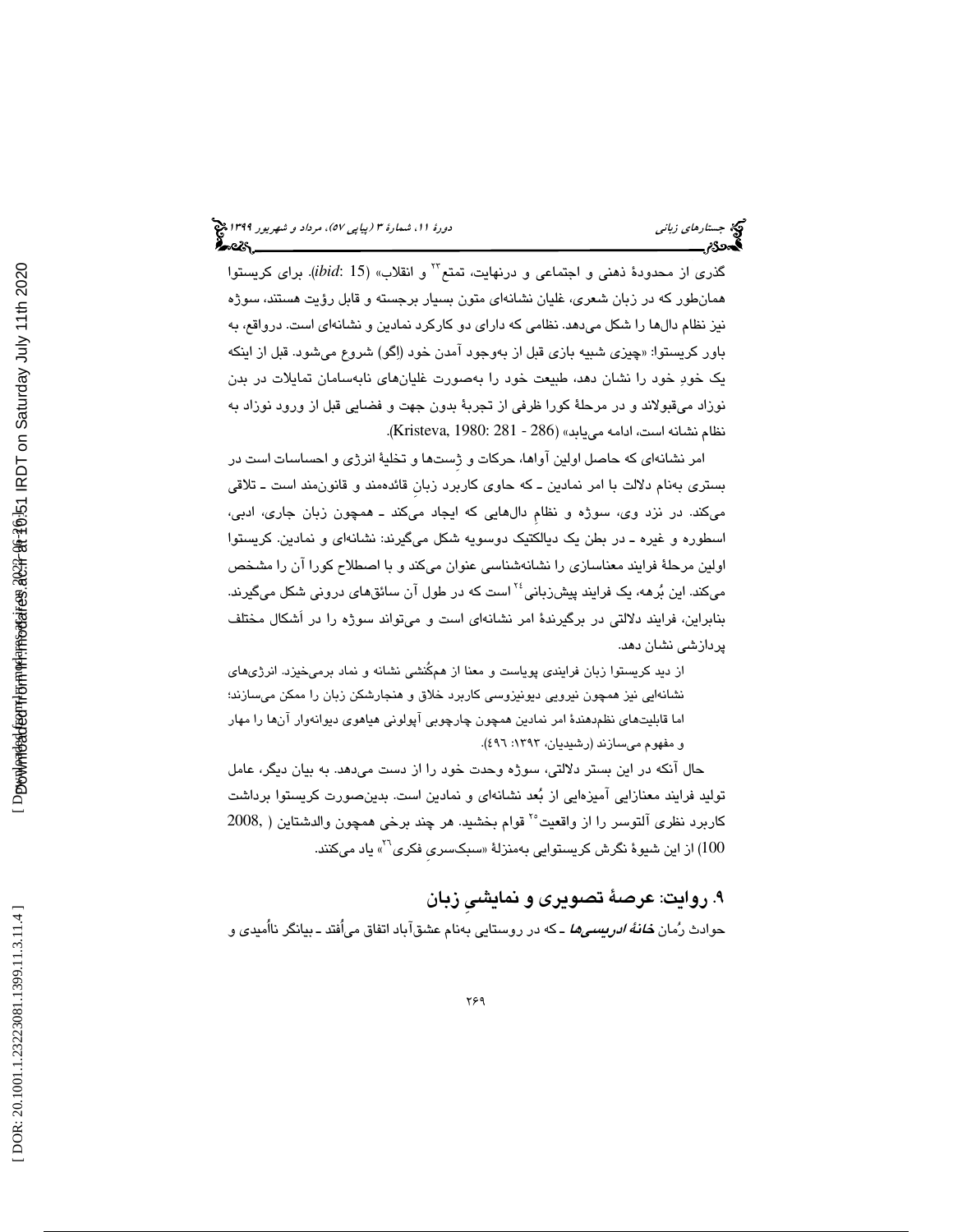گُسست ارزشهاي فردي و اجتماعي در بطن يك جامعة ازهمگسيخته است. عليزاده سعي مي- كند تا احوالات فردي و اجتماعي را در متن خود به تصوير درآورد و بدين منظور وي روايت را در بطن دريغ و حسرت خلق مىكند تا به كمک راوى خود ـ كه «داناى كل» است ـ كردار و احوالات شخصيتها را بيان كند و احساسـات درونـي و افكار و آمالِ آن ها را نشان دهد. از سوي ديگر، دليل بازگشت نويسنده و شخصيتها به گذشته بسيار مهم است؛ زيرا پيوسته حوادث گذشته بازخواني و بازنمايي ميشوند تا رؤيا و شيدايي در قاموس خواب و واقعيت عريان شوند. عشقآباد براي عليزاده همان ناكجاآباد و كودكي است كه بايد نوستالژيِ خاطرات و موقعيتهاي اندوهبار در انجا مصور شوند و عليزاده «همهٔ ان واقعيتها را به طرزي عيني و ملموس در اثر خود باز ميتاباند» (پاينده، ۱۳۸۸: ۷۱). قهرمانان داستان كردارهاي متفاوتي را از خود بروز ميدهند. تنفر و خشم لقا نسبت به مردها تصويري از مردستيزي جامعة عصر خود است كه با كليشههاي فرهنگي و اجتماعي شناسايي ميشود. درواقع، بيان خاطرات براي عليزاده فرصتي را فراهم ميآورد تا دغدغة خود از زمان و مكان را نشان دهد. متن عليزاده بازيِ حركت مهرههايي است كه بر روي جزئيات، آدمها و رفتارها متمركز ميشود. از اين رو، نوشتار بازي زباني است و «هر متني تركيبي از نقلقولها و تغيير و تحول يک متن» (Kristeva, 1969, 85). درواقع، نزد كريستوا در متوني كه صورت و قالب نشانهاي خود را برجسته نشان میدهند، ما با یک متن زایشی<sup>7۷</sup> مواجهایم و اگر شاهد حاکمیت صورت نمادین باشيم با يک متن ظاهري و پديداري $\mathcal{V}$ روبەرو خواهيم بود. به بيان ديگر، متن ديگر شكل ثابت و ايستا ندارد؛ بلكه متغير و پوياست و شكلگيريِ معنا در دلالتهاي صوري و ظاهري نيست؛ بلکه مواد و عناصر «عاطفي» متن نيز به توليد معنا کمک ميکنند. بنابراين، ساختار زبان به دو شكل در قاموسِ روايت، خود را در متن عرضه ميكند: صورت دستوري و نظاممند زبان كه همان ساحت نمادین -قلمرو رشد زبان و هویت کودک ــ بهشمار میرود و شکل نشانهای زبان كه صورت عاطفي و انگيزشي زبان بوده است و به سوژه كمك ميكند تا رانشهاي دروني و ناخودآگاه خود را تخليه كند. در داستان عليزاده، وهاب داستان جنون و رهايي مادرش را از زبان شيرين و ديد آزادانديش ركسانا دوباره ميشنود و او ديگر بدبين به مادرش نيست و ابهت و عظمت زيباي زنان ساكن قبلي خانه در ذهنش فرو ريخته است و لحظهبهلحظه به ركسانا نزديكتر ميشود. از اين رو، ساختارِ زبان و تصاوير مخالف (همچون سرپيچي زنان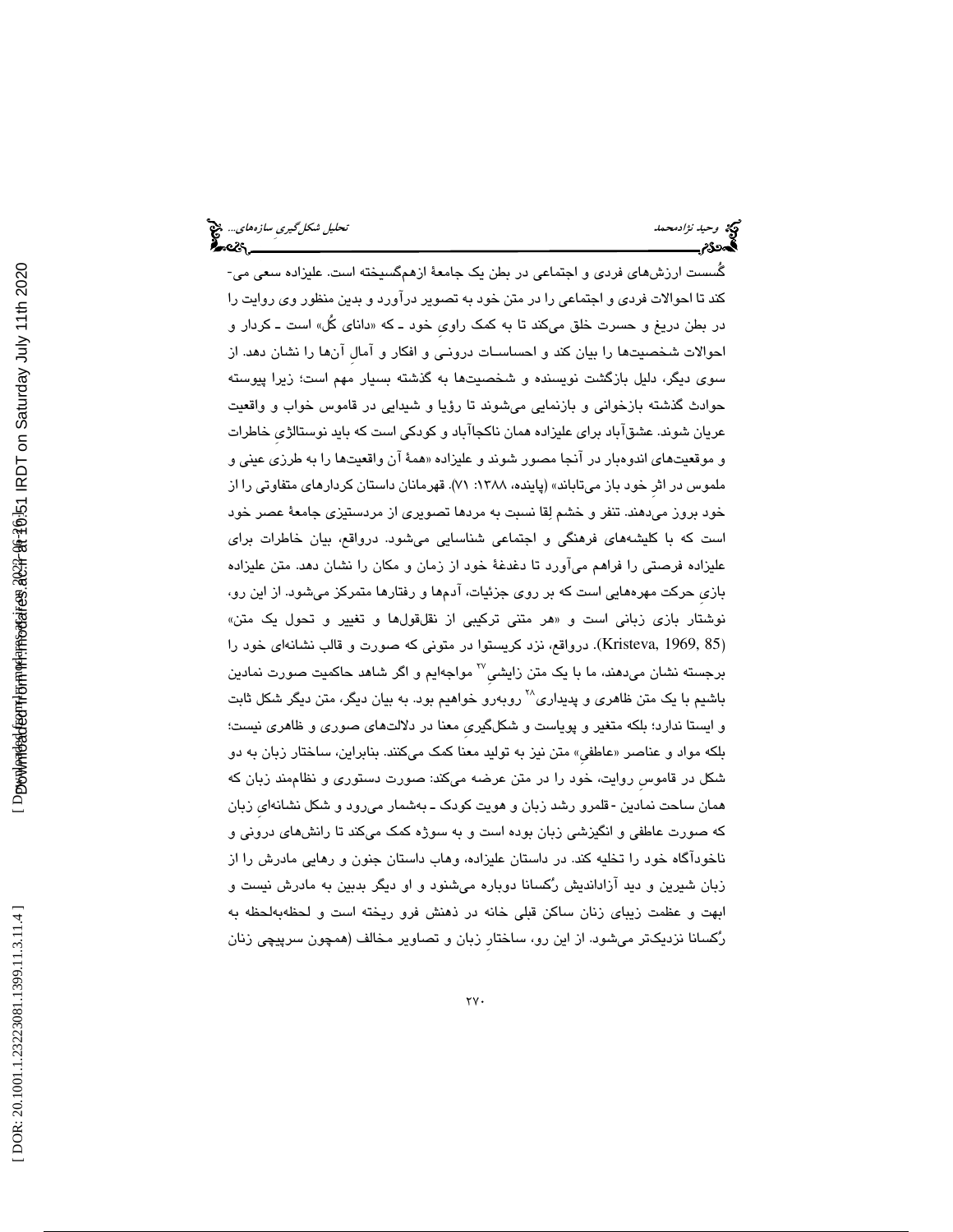از عاداتِ زمانه) در نزد علیزاده، نهتنها ادراکات حسی را نشان میدهد؛ بلکه به «امر غریب فرويدی» نيز اشاره دارد. حالتي كه اِگو از خويشتن بيگانه ميشود. «امر غريبي كه بهمثابهٔ فروپاشيِ ديوار دفاعيِ آگاهي بوده و پيامد برخوردهايي است كه ميان خود و ديگري تجربه ميشود» (188 :Kristeva, 1989). بنابراين، متن روايي عليزاده از يكسو رابطة آگاهي و اُبژه را آشكار ميكند و از سوي ديگر، عناصر ادراكي و نشانهاي را بر ساختارِ زبان مسلط ميكند. از اين رو، بەقول راوى داستان «هر كُنشى بازتابى دارد» (عليزاده، ١٣٧١: ٢/ ٣٦٣). بدينسان، عليزاده همچون شخصيتهاي انقلابيِ خود، ركساناي بلندپرواز، رعنايي كه عليه ازدواج اجباري قَد علم ميكند و قهرمان شوكت كه پيوسته عليه فضاي جبر و فقر و تبعيض عصيان ميكند، ذهنيتهاي مردانه را به تصوير ميكشد و ساختار نقشهاي كليشهايي را درهم ميشكند.

#### 10. روايت در ساحت نمادين

با شناسايي اشياي پيرامون و واقعيت نظام متني و صورِ مشروط به تجربه، عليزاده شرايطي را براي خود طلب ميكند و اين شرايط مفاهيم و سازههاي زباني هستند كه نه تنها ماحصل آگاهي هستند؛ بلکه فراتر از آن و یا حتی میتوان گفت مقدم بر آن بهشمار میآیند. داستان *خانهٔ ادريسيها* مانند صحنهٔ تئاتري مينمايد كه خواننده با ديالوگهايي واقعگرايانه روبهرو است. او با شروع به خوانش رمان در ابتدا هيچ نشانه و احساس رمزآلودي كه بتواند وي را اغوا كند و درصدد تحليل آن باشد، ندارد. خواننده در ابتدا با رمان رئاليستي و شرح صحنههايي واقعي احساس نزديكي خاصي با داستان ندارد و فقط دنبالهرو روايتهاي آن است. رواياتي كه مي- تواند جنبة نمادين داشته و شخصيتهايي كه درگير اتفاقاتي هستند كه دستخوش آنها بوده- اند؛ ولي باز هم از رؤياپردازي و تفكرات خيالي خود دور نميشوند. هر اتفاقي در خانة ادريسيها آينة حوادث و ماجراهاي چند دهة پيش اين خانة نفرين شده است. واژگان و كلمات نيز بهصورت متعارف و معقول و قراردادي اداي وظيفه ميكنند و براي طرح و بيان شرايط و موقعيت معيني در ذهن و قلمرو خودآگاه حضوري پويا دارند. درواقع، اين ساحت نمادين، توان و فعليت خود را مديون ساحت نشانهاي و يا ساحت معطوف به جسم و طبيعت ذهنيِ بهدور از خودآگاهي است. در داستان *خانهٔ اِدريسميها،* وقايع داستاني، درونمايههاي مرسوم و اَبعاد زماني و مكانيِ روايت بهطور تمام و كمال حفظ ميشوند و به تصوير در ميآيند و ديالوگ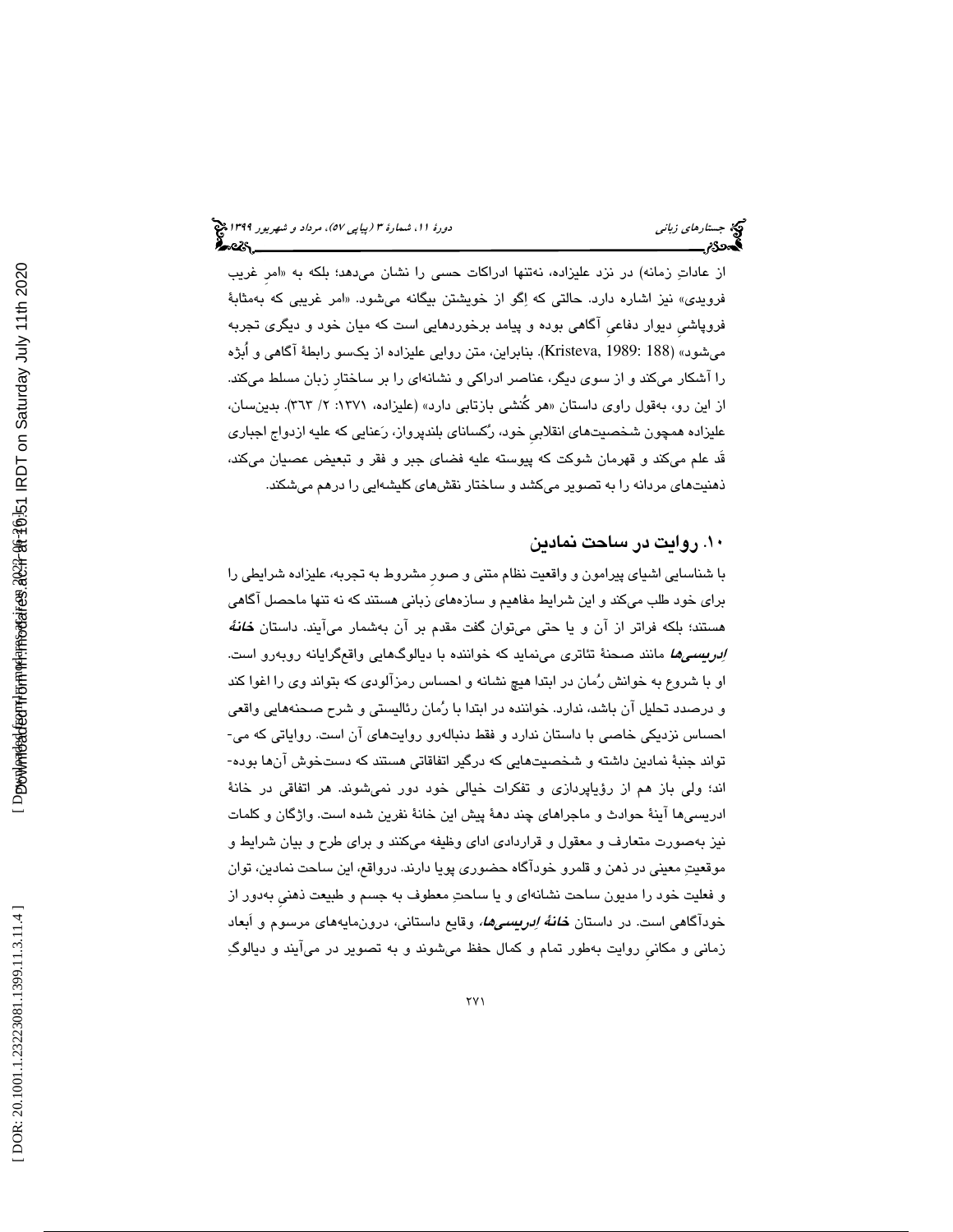شخصيتها، بيانِ روايي و خطي داستان، توصيف شخصيتها و حكايت زيستيِ و شخصي آن- ها از منشور روايت، بهگونهاي پيوسته و منسجم جاري و ساري است. همين روايت كه «مجموعهای از حوادث منظم است» (بنت و رویل، ۱۳۸۸: ۱۷)، نظامی را دنبال میكند كه پیوسته در پيِ شناساييِ پديدهها و اشياي پيرامون در نزد عليزاده است. مؤلف سعي ميكند تا روابط علي و معلوليِ داستان را بر اساس شرايط اجتماعي (نمادين) منعكس، احساسات شخصيتها را در بطن كشمكشهاي فردي و اجتماعي از ترديد تا بحران بيان كند، همانطور كه در نزد لاكان ورود سوژه به ساحت نمادين، ورود وي به قلمرو زبان و گفتار تلقي ميشود؛ ولي الزاماً اين ساحت در نزد كريستوا كمي متغير است. سوژه هر چند نظام زبان را دربر ميگيرد؛ ولي سطح ظاهري، عيني و صوريِ زبان است كه در يك متن ادبي بازخواني ميشود. در نظامِ معنايي متن عليزاده، ساحت نمادين مسلط است؛ ولي دلالتها و تكثر معنايي آن را ميتوان در قالب انرژي تن و عواطف ـ ساحت نشانهاي ـ مشاهده كرد. يقينا،ً زبانِ نمادين در نزد عليزاده ابزاري است براي وصف اشيا، شباهتها، تفاوتها و «جزئياتِ مادي» (تودوروف، ١٣٨٢: ٤٤٥) و ساختار آن نيز نظامِ ذهني و اجتماعي را منعكس ميكند كه اساسِ آن مشاهده يا بازشناخت است. «جهان رو به انحطاط است […] دلم ميخواست در اين زمانه نبودم. چندين قرن قبل با طبع من سازگارتر است: دوران آشيل، پريكلس، شهبانوان» (عليزاده، :1371 24). برخي مواقع، همين زبان توصیفگر با زبان عامیانه ادغام میشود. «اب بینی تا نوک سبیلها جاری بود. سر و زلف چركشان را منديلهاي رنگباخته و شاپوهاي بيدخورده دست به دست گشته، از سرما محافظت میكرد» (*همان:*۲۲ \۳۲) بدیندلیل علیزاده «با نثری وصاف، زندگی قهرمانان فرعی را بازگو ميكند»(ميرعابديني، 1383 / :2 1414 ).

ودر اقع، بعد نمادينِ زبان عليزاده به قوانين زبان مربوط ميشود مانند: ساختار نشانهها، نحو، معناشناسي و اين بعد، همان گفتماني را شكل ميدهد كه سازنده صورت مادي و ملموس متن است و بهشكل پدرانه و يا مذكر گرايش دارد.

بروز آشفتگي در هيچ خانهاي ناگهاني نيست. بين شكاف چوبها، تاي ملافهها، درز دريچهها و چين پردهها غبار نرمي مينشيند، به انتظار بادي كه از دري گشوده به خانه راه بيابد و اجزاء پراكندگي را از كمينگاه آزاد كند (عليزاده، ۱۳۷۱، ۱/ ۷).

اين صورت صوري متن تابع قوانين ارتباطي است. بنابراين، متن ظاهري شكل ميگيرد؛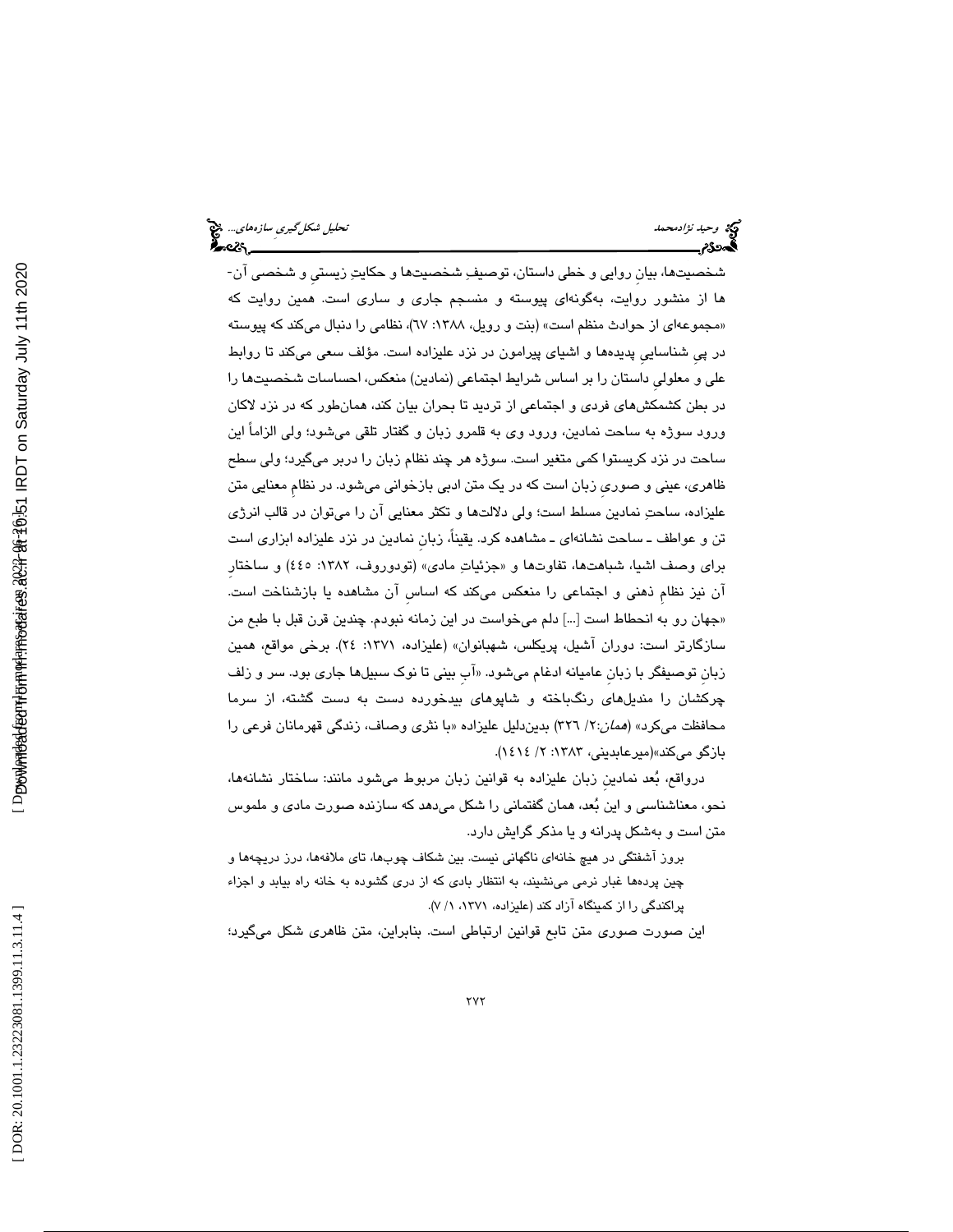زيرا ساختاري است تابع قوانين ارتباطي كه نيازمند سوژة گزارهپرداز و گيرندة پيغام است و متن زايشي با فرايند معنازايي<sup>٢٩</sup> خود، حاوي اَشكال نشانهاي -سائقهاي دروني و اُديپي ـ است؛ زيرا سوژه تحت الزام ساختارهاي بيولوژيكي و اجتماعي در آن متولد ميشود ( ,Kristeva 84 - 83 1974:). با خوانش متن عليزاده، رابطة منظم و ايستايي بين دال و مدلولها برقرار مي- شود، در حالي كه همين ساحت نمادين براي ژاك لاكان، تكامل و ساختار سوژه را شكل ميدهد و بازنمايي ميكند (مكـافي، ١٣٨٥: ٦١). برخي از نشانـهاي متني عليزاده با شيوهاي اشكار، عالم لوگوس و يا «معاني قراردادی و دلالتهای صريح» (Deleuze, 1964: 129) را عرضه ميكنند. حال آنكه، برخي ديگر ارزش خود را در بطن نشانههاي خاموش (پاتوس) پوشاندهاند. از اين رو، نشانههاي صريح، نشانههايي وابستهاند، نشانههايي كه وحدت لوگوس را در برابر پراكندگيِ پاتوس قرار ميدهند تا ماهيت زبان صورت غيرارادي و صيرورت بهخود بگيرد. به بيان ديگر، اشياي جهان بهانهاي براي عليزاده هستند تا احساس و تجربة ذهنيِ خود را در ساحت نمادين شكل دهد.

وهاب در كشويي چند مجله داشت. بيرون ميآورد، ورق ميزد، شرح و حال عكسهاي ركسانا يشويلي را نگاه ميكرد. هنرپيشه تئاتر بود. ]...[ پرتو ارادهاي خلاق در چشمهايش ميدرخشيد. ]...[ وهاب با نگاه به چشمهاي مورب گدازان، موهاي بلند سياه و اندام ظريف ركسانا به ياد رحيلا مي افتاد (عليزاده، ١٣٧١: ١/ ١٢).

از سوي ديگر، امر دلالت در تحليل نشانههاي زبانيِ عليزاده همچون ساختارِ خود سوژه، تابع امر نمادين و نشانهاي است تا معنا را توليد كند. بنابراين، امر نمادين هم در فرايند معنا دخيل است و هم نظام جامعه و روابط فرهنگي و خانوادگي و نظام مردسالاري را در مقابل كنش زنانه ــ ساحتِ نشانهای ــ كه با سركوب تعریف میشود، به تصویر میكشد. «چرا گذاشتی توي اين خانه بپوسم؟ من كه مثل آنها نبودم، زنهاي اين خاندان نفرين شده. ]...[ جز افسوس سالهاي رفته، چي برايم باقي مانده؟» (*همان*: ١/ ٣٤٠). از اين رو، بازتوليد معنا در اين ساحتِ زباني عليزاده كه به ساختارهاي فرهنگي (نظاممند و مردسالار) گره خورده است، شناخت ما را از سازههاي سركوبشده و دچار اختلال تقويت ميكند.

لقا روزي دو نوبت پيانو ميزد. پيش از ظهر و سر شب. ]...[ سالها نواخته بود و دستهاي چیرهای داشت. کسی از دور باور نمیکرد او نوازندهٔ اهنگهاست. ارزوهای سرخورده، […] در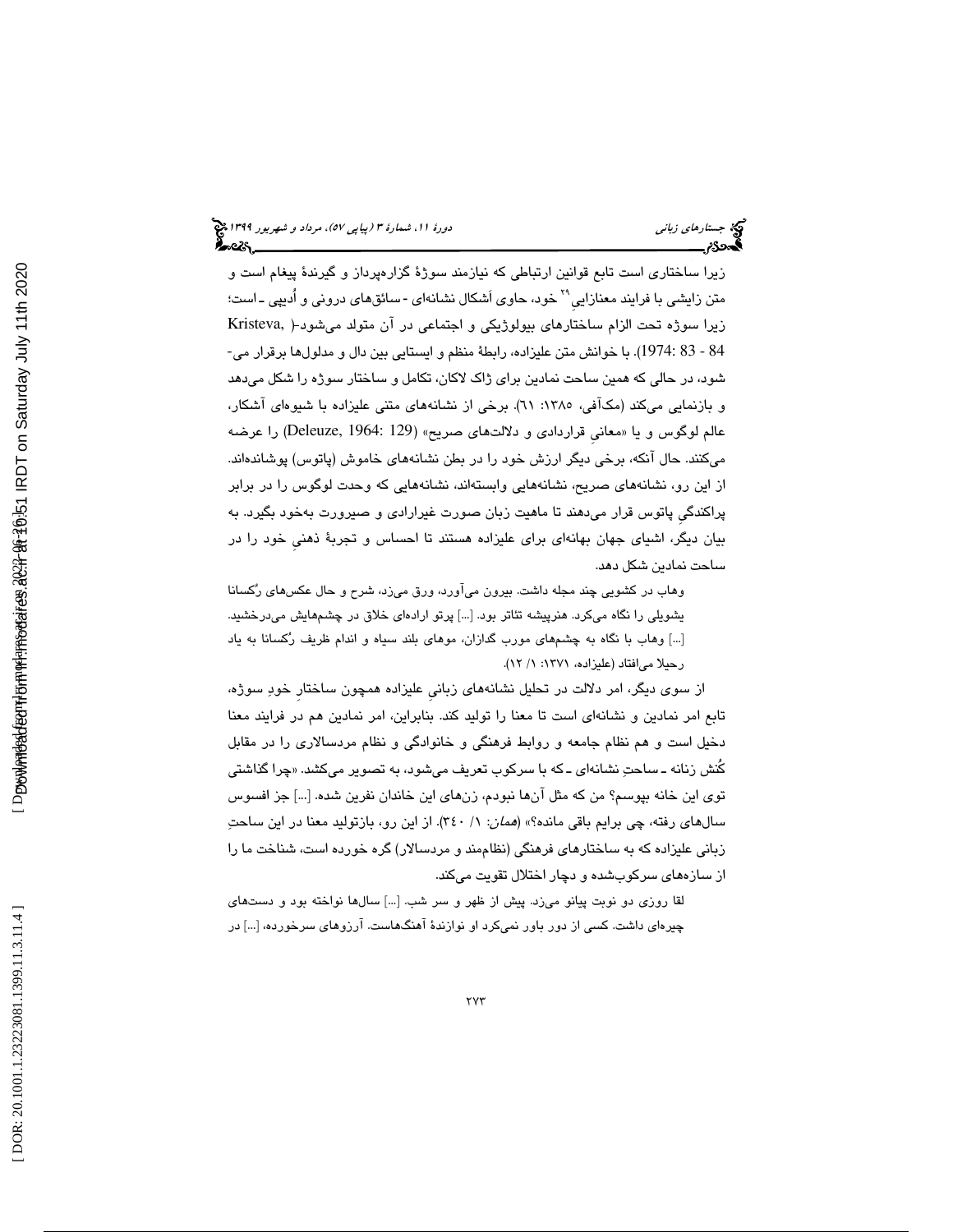چشمهٔ موسیقی زنده میشد و با قدرت از اعماق بیرون میآمد (*همان*: ۱۲). ذهن عليزاده كُنشهاي بيروح و خودآگاه را در قالب روابط نشان ميدهد و سوژه را در يك دايرة تجربيات قصدي طرح ميكند. به بيان ديگر، نظرية رانه و سائقهاي دروني و ناخودآگاه جاي خود را به ادراكات عيني و وقايع ممكن ميدهد تا نظام نمادين و يا قانون پدر لاكاني را شكل دهد. قانوني كه براي تعريف دلالت از روية وحدت و يكپارچگي استفاده و به سوژه كمك ميكند تا جهان را در مفهوم هوسرلي «فرض و قصد» كند. از اين منظر، عليزاده براي بيان كيفيات اگاهي

خود از تصاويري استفاده ميكند كه مبين حالات تجربي و ادراكيِ وي هستند.

#### 11. روايت در ساحت نشانهاي

رُمان *خانه اِدریسیها* همزمانی چند داستان ناتمام و سرگردان را به تصویر میکشد که ظاهر واقعگرايانهٔ آن علائم تحليلي و مبهم از گذشته را در خود جاي داده است. *خانهٔ اِدريسميها* داستان كُهناُلگويي از زناني است كه هنوز از ريشههاي محكم گذشتة خود فاصله نگرفتهاند. روح زناني كه سرگشته و شيدا از گذشته و حال كه براي رهايي و آزادگي تلاش ميكنند. «رحیلاً»، عمهٔ جوان،مرگ وهاب كه با ظرافت بیِحد و افسانهایاش قربانی فضای حاكم مردانه شد. روح ناارام و همیشه در عذاب «رُكسانا» كه از همان نوجوانی او را بهسمت شناخت بیپایان دنیای ناشناس سوق میداد و او را در انزوای دائمی و تخیلات دور از خانهٔ پدری غوطهور ميكرد. او اكنون زن جواني است كه با وجود در اوج بودنش باز هم فقدان دوري از ريشه و اصل وجود*ی* خود را دارد. «رُكسانا روی ايوان مینشست، رؤيا میبافت. عطر پيچكها دور پيكرش ميچرخيد، پسران جوان محلي حوصلهاش را سر ميبردند، سوداي مبهمي در سر داشت» (*همان*: ۲/ ۷). همین قلمرو نشانهای است كه رانهها و اَمیال را به سمت زبان منتهی ميكند. بهعبارتي ديگر، اين بعد عاطفي و گُسستة زبان داراي حركت است، براي خود هويت و دلالت ميطلبد و آگاهي سوژه را در تعليق قرار ميدهد تا معنايي نه از نوع مادي و خودآگاه، بلکه مبتني بر انگيزش و رانهٔ دروني توليد شود: «سيماي اشرافي و تبسُم رحيلا در خندههاي ركسانا محو ميشد. چشمهاي مهگرفتة او با نگاه گدازان ركسانا شعلهور بود؛ اما قامت فرهمندش، در باد پراكنده ميشد. اجزاي درهمريخته، گرتة ذرات خود را در پيكر ركسانا بهنظم ميكشيد» (*همان*: ٢/ ٦). بدينگونه رونمايي از ساختارهاي عاطفي و احساسي و نفوذ به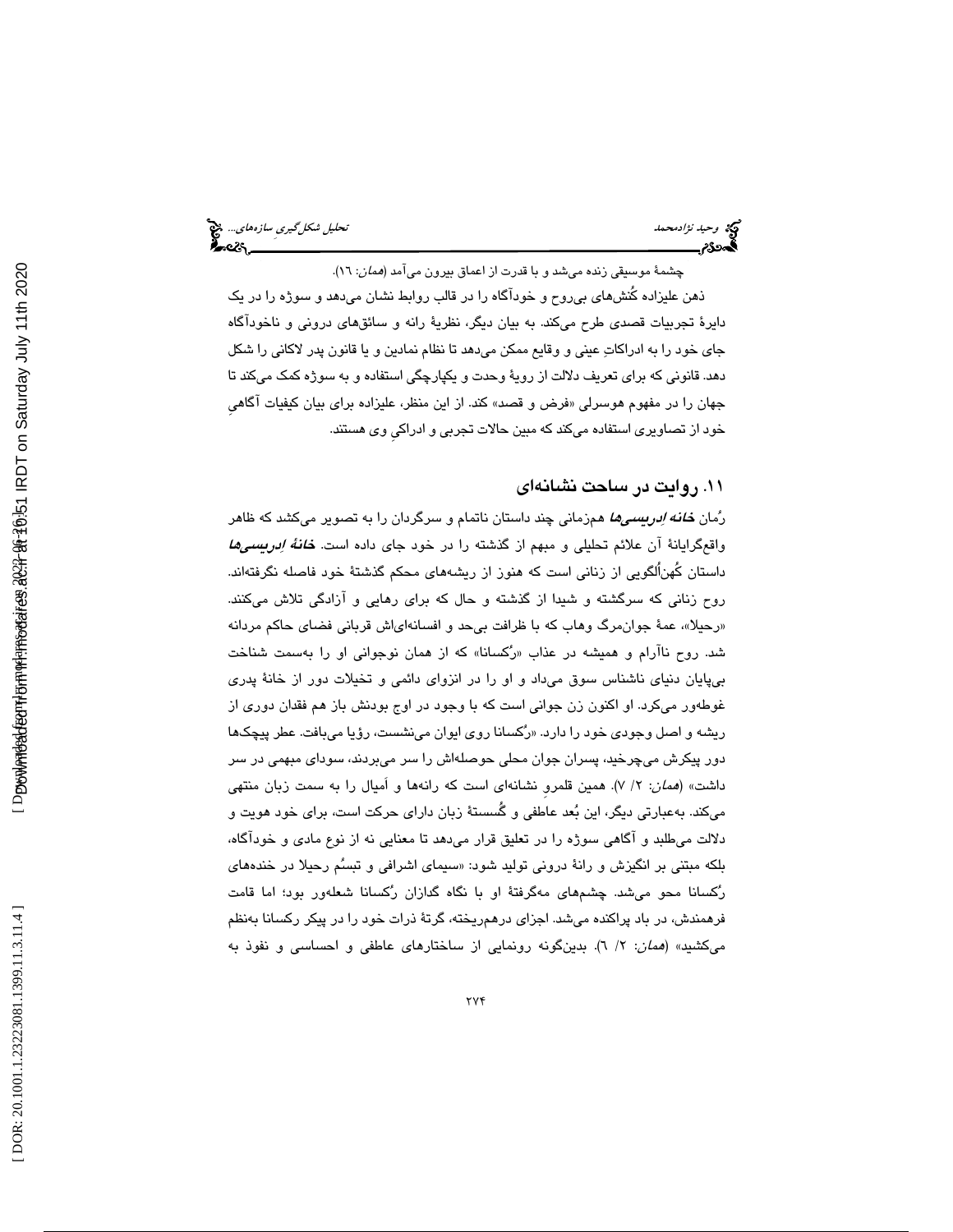لايههاي دروني زبان انگيزشي، بازتابي از ساحت زباني است كه سركوب شده و نيازمند بازگشتِ خويش است؛ زيرا «معنا» در درون همين ساحتِ نشانهاي مأوا گزيده و عليزاده تلاش میكند تا در بطن نظام «نشانهای» و سیالیتِ خود، بازسازی كند و یا به بیان كریستوایی، عليزاده ذات زبان را در اولويت روايت قرار ميدهد و طبيعت آن را از نو بازنمايي ميكند تا شرايط ادراک و شناختِ ان را برای خوانندهٔ خود مهيا سازد. «درهای عميق بين ماست. هيچ دركي از هم نداريم؛ ولي اعتراف ميكنم او همه چيز را ساده و روشن ميبيند. با غريزه و تجربه، ادمها را میشناسد. یکهتاز هراساوری است؛ اما وقتی گردوخاک اطرافش فرو مينشيند، ميفهمي از آهن نيست و شايد قلبي داشته باشد» (همان: 226) درواقع، عليزاده به تجارب خود در ساية بافتهاي روايي و اجتماعي ـ كه خود زبان را نيز در بر ميگيرد ـ معنا بخشيده و با جستوجوي پيوندهاي درونفرهنگي، كاركردهاي نشانه ـ معنايي را براي ساختارهاي متني نشان ميدهد. بنابراين، در ساحت نشانهايي متن عليزاده، دال و مدلولها نظم خود را از دست داده و دچار پویایی و بینظمی میشوند تا بازگشت كورا و یا «امر سركوب» را تداعي كنند. از اين رو، فرايند سركوب به زيبايي ذهنيت زنانهمحور و ساختارِ نشانهاييِ زبان عليزاده را نشان ميدهد. اين فرايند خود به عامل پيدايشِ زبان تبديل ميشود. زباني كه احساسات را در لايههاي معنايي ناخودآگاه محفوظ و ثبتشده نگه ميدارد. زباني كه در آن تعامل با محيط در قالب واكنشهاي ناخودآگاه عرضاندام ميكند.

اواخر بهار، در حياط بيروني، زير داربست گلهاي ياس كبود، درون صندلي نمناك خيزراني مينشست و چاي مينوشيد. كبوتران سفيد دور پاهايش ميگشتند و در فضاي داربست مي- پريدند. ]...[ رحيلا گوشة دامن را بالا ميگرفت، از جوي آب ميپريد. روي چمنهاي خيس، نرم و پاورچين راه میرفت (*همان*: ١/ ١١).

بنابراين، ادبيات عليزاده ادبياتي وابسته به نظامِ پيوندي معنا و زبان است كه ساختار خود را معطوف به سبك نميكند؛ بلكه براي به تقدم در آوردنِ آن مصداق زباني نشان ميدهد. درواقع، گاهگاهي زبان نمادين عليزاده قادر نيست تمامي رانههاي دروني و زباني وي را نمود دهد و بدينمنظور ساحت زباني متوسل به نظامِ نشانهاي ميشود تا ترديد و سرگشتگي را كه یکی از شاخصههای نظام نشانهای است، نشان دهد. «چطور تعریف کنم؟ خلقتش از اب و گِل نبود. راست يا دروغ ميگفتند وقتي به دنيا آمده نور ستاره زهره، از پشت شيشهها، راست توي اتاق ميتابيده، روشنتر از نور ماه» (*همان*: ١/ ٤٥). در اولين گام، حيطهٔ نشانه ـ معناشناسي اين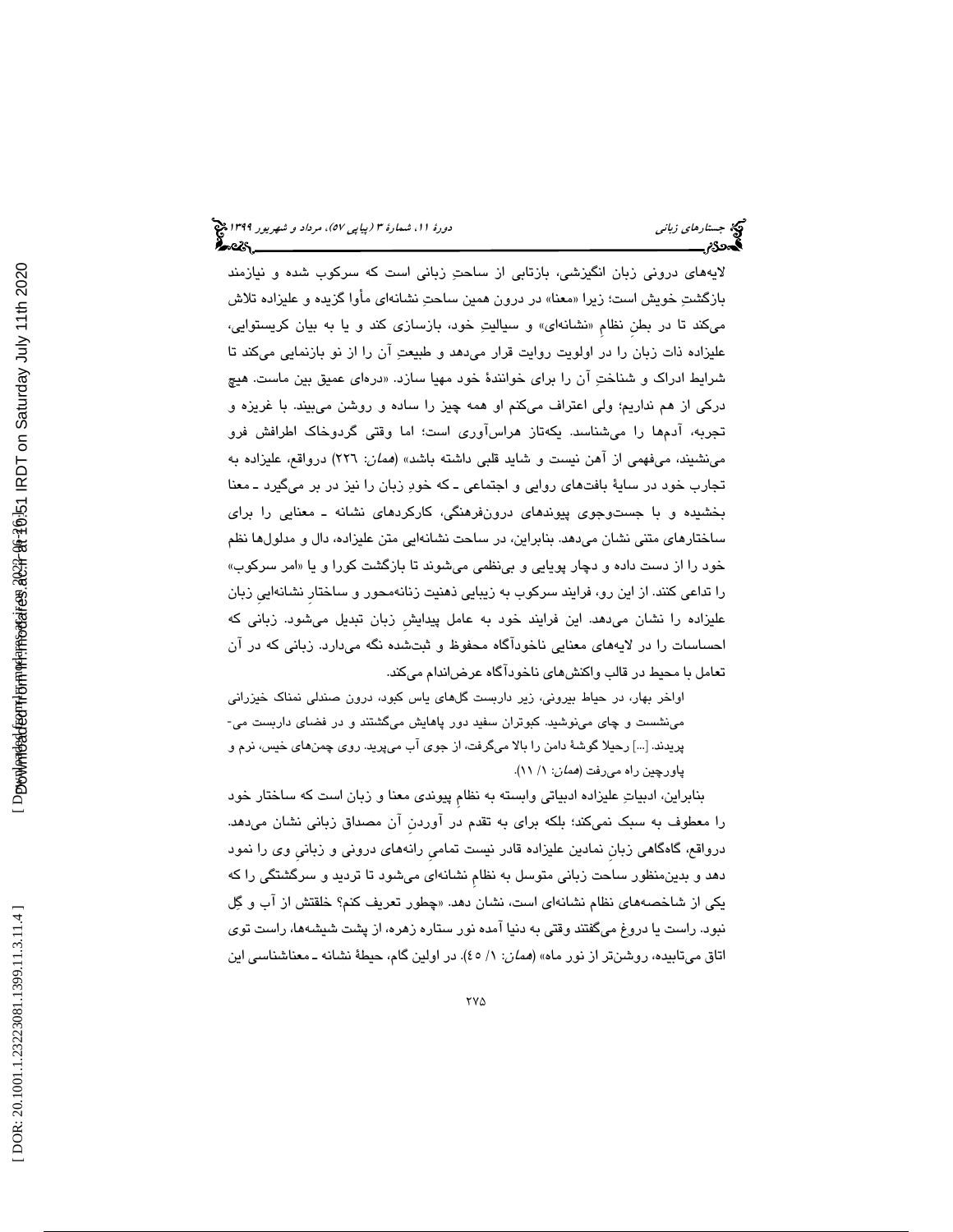وحيد نژادمحمد تحليل شكلگيريِ سازههاي...

اثر ادبي كاوش ميشود. همان صورتي كه به توليد متن دست ميزند و به بعد رانشيِ فرد، به كاربردهاي زبانيِ دوران كودكي و يا شيزوفرني مربوط است و معمولاً در قاموس كريستوا به- شكل مادرانه و يا زنانه قلمداد ميشود. اين صورت متن ـ همانطور كه ذكر شد ـ دربرگيرندة فرايندهاي نشانهاي است كه به ظهور شكل نمادين كمك ميكنند. از اين منظر، نوشتار عليزاده بيانگر فرايند معنازايي و پوياييِ كلمات است. درواقع، ما همين تلقي را در نزد لاكان نيز شاهد هستيم. تفكيك دوقطبي كه فلسفة غرب را شكل داده است: مادر ـ طبيعت، پدر ـ جامعه و فرهنگ. سوژه نيز كه مابين نشانهشناسي و بُعد نمادين، مابين سوژهٔ رانشي و سوژهٔ عقلاني در حصار اُفتاده، خود را در گزارههاي متني اثبات ميكند و تنها آزادي فرد نيز در مقابل نشانهها موجودیت میLبابد. درواقع، «انچه كه به این رُمان عمق و زیبایی میبخشد، شكلگیری دنیای دروني آدمها، حسرتها و روياهايشان است» (ميرعابديني، ۱۳۸۳: ۲/ ۱٤۱۷). در داستان *خانهٔ ادریسیها،* فضای جسمانی عامل تولید معنا و دلالت است و نشانههای زبانی نهتنها سوژههای عليزاده را در بطن كورا در حال تكوين نشان مىدهند؛ بلكه جايگاه پيشااديپي «شكلگيرى معنا» را نيز در بستر قلمرو خودآگاه و ناخودآگاه برجسته ميسازند. همانطور كه لوبا، دختر عموي لقا، از درخشش و زيبايي، حكم خدايان و الههها را داشت. واژگاني كه به توصيف جسم ميپردازند و جسد او را در ميان تابوتي از بوتههاي لالههاي وحشي نشان ميدهند (عليزاده، 1371 :1 / 65). روي هم رفته، در متن عليزاده، واژگان خشونت، نفرت، انتقام و تحقير نيز میتوانند فضای کورای نشانهای را به تصویر کشند که حامل مفهوم و ادراکی از «صیرورت مادرانگي» است و آن مكاني است كه ساحت نشانهاي زبان عليزاده شكل و جسمِ خود را از آن به عاريه ميگيرد. درنهايت، اين كورايِ نشانهاي است كه سبب خلاقيت و ديدگاه انتقاديِ عليزاده ميشود. بدينسان عليزاده با دخالت دادنِ ساحت نشانهاييِ زبان در متن خود، به كمك سازوكار بازگشت به امر و عامل سركوبشده، به تعادل، عاطفه و پوياييِ مادرانه در بطن سیالیت و تکثر گرایش مییابد. از این رو، همهٔ کردارهای زبانی علیزاده بهدنبال «فرایندِ پویایی است كه به كمكِ آن نشانهها، معناي خود را غنا بخشيده يا تغيير ميدهند» ( :Kristeva, 1969a ا 117). بنابراين، عليزاده تلاش ميكند تا عادات زباني را از سكون خارج و «تحولاتِ معاني نشانهها» (118 ;*ibid* (را نيز براي خوانندة خود شفاف كند. چنين برداشتي از زبان را ميتوان ساختار بنيادين و پنداری گفتمان ناميد كه بهدنبال دلالت و وجهِ اسميهٔ <sup>۳۰</sup>خود است.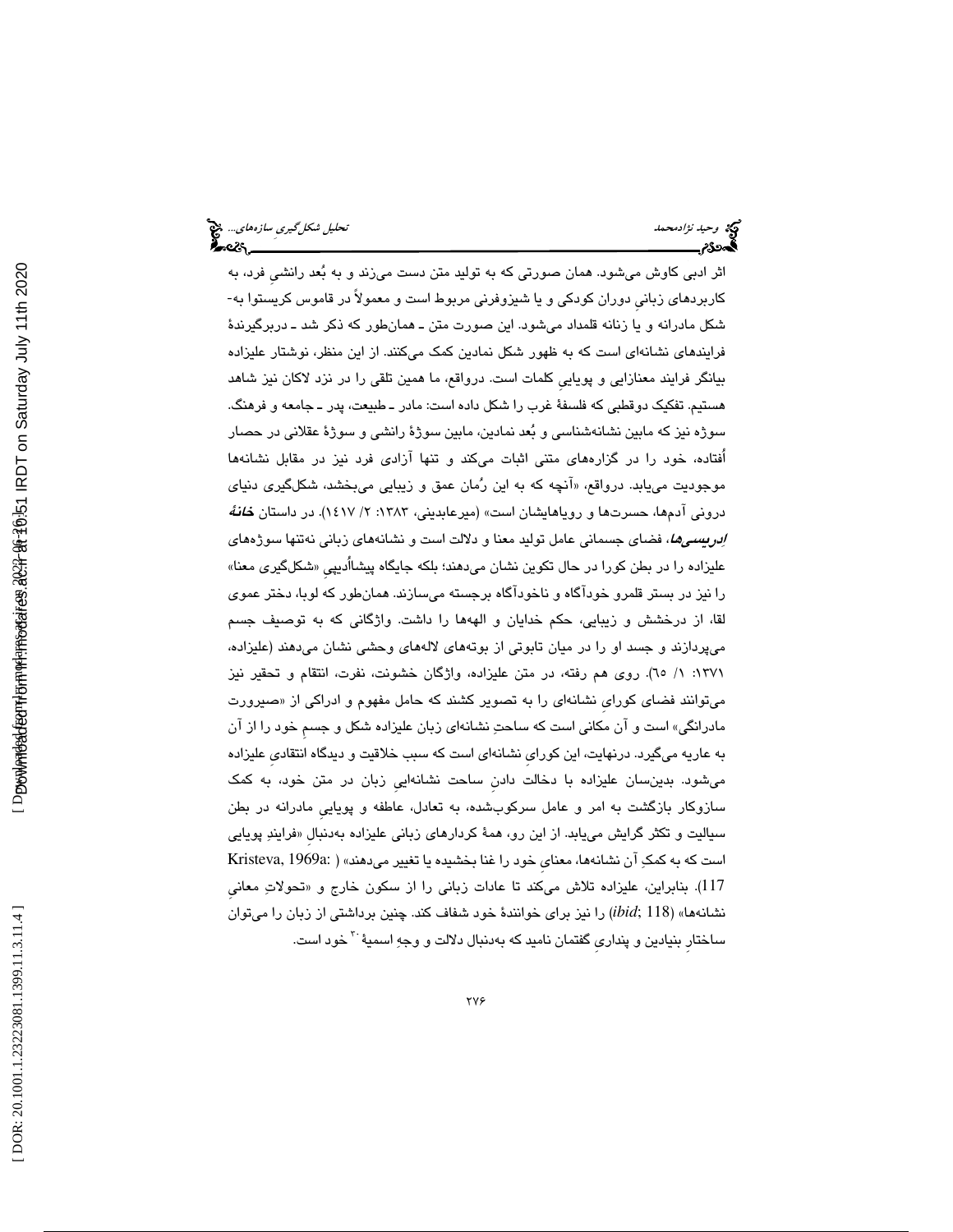#### 12. نتيجه

در داستان *خانهٔ ادریسیها*، علیزاده در بطن رئالیسمِ تُند و گزندهٔ خود، عمیقاً تحت تأثیر ساحتِ نشانهای قرار دارد؛ زیرا رانههای نشانهای، سوژههای وی را دچار دگردیسی میکنند و تصويرهاي ذهني و احوالات روحي و رواني خود را اعم از نااُميدي، يأس، نفرت، سرخوردگي، فرياد از بيعدالتي و غيره در درون نظام «انگيزشي و عاطفي» زبان اشكار ميكنند تا بار عاطفي زبان روايي بيش از پيش بر خواننده تحميل شود. رُمان *خانهٔ اِدريسيها*، داستان انقلاب بلشويكي روسية تزاري است كه اين دو ساحت زباني را بهخوبي نشان ميدهد و موقعيت قهرمانانِ عليزاده نه تنها در ساحت زبان، بلكه در انگيزشهاي جسمي نيز تظاهر مييابد. در اين داستان، فضاي زيستي خانة ادريسيها بيانگر فضاي نشانهاييِ زبان است كه بر فضاي نمادين چيرگي دارد و فرايند دلالت را عميقاً متأثر ميسازد. درواقع، زبان در نزد غزاله عليزاده بهمنزلة يك كردارِ اجتماعي ضرورتاً اين دو گرايش نشانهاي و نمادين را از پيش در خود دارد؛ زيرا اين دو ساحتِ زباني مولد معنا هستند. بنابراين، نزد عليزاده اين امر و ساحت زنانه (نشانهاي) -متن زايشي - است كه امر مردانه (نمادين و قانونمند) -متن ظاهرى ـ را شكل مىدهد و مقدم بر قواعد فرهنگي، اجتماعي و تاريخي خودنمايي ميكند. از اين رو، سوژة عليزاده نميتواند از اُبژة زنانه و زنءحور -فقدان انگيختگي ــ جدا شود و در بستر «وحدت و آگاهي» معنا و استعلا يابد. درواقع، سوژة عليزاده، با انگيزش احساس و انرژيِ خود در بطن طبيعت و ناخودآگاه، نظام دلالتي و گفتماني خلق ميكند. درمجموع، نشانههاي زباني در اين داستان، ناپايدار، سركوب- شده، خودانگيخته و عاطفي هستند. همين گُسست نشانهاي «معنا» را بازتوليد كرده و به تعبير كريستوا انقلابي است در عرصة دلالت و معنازايي. از اين رو، نزد عليزاده زبان و سوبژكتيويته در تعامل بهسر ميبرند. بدين دليل، قلمرو نشانهاي شيوه و بازنمودي از دلالت ناخواسته است و آثار و جلوههاي باقيمانده از كورا در ذهن عليزاده ميتواند به حضور كثير شخصيتهاي زنانه، كيفيت زندگيِ آنها و درنهايت به بازگشت عليزاده بهسوي دلبستگي و عطوفت و پناهگاه مادرانه شكل و ساختارِ نمادين بخشد.

۱۳. <u>پی</u> نوشتها

- 1. diachronic
- 2. poetic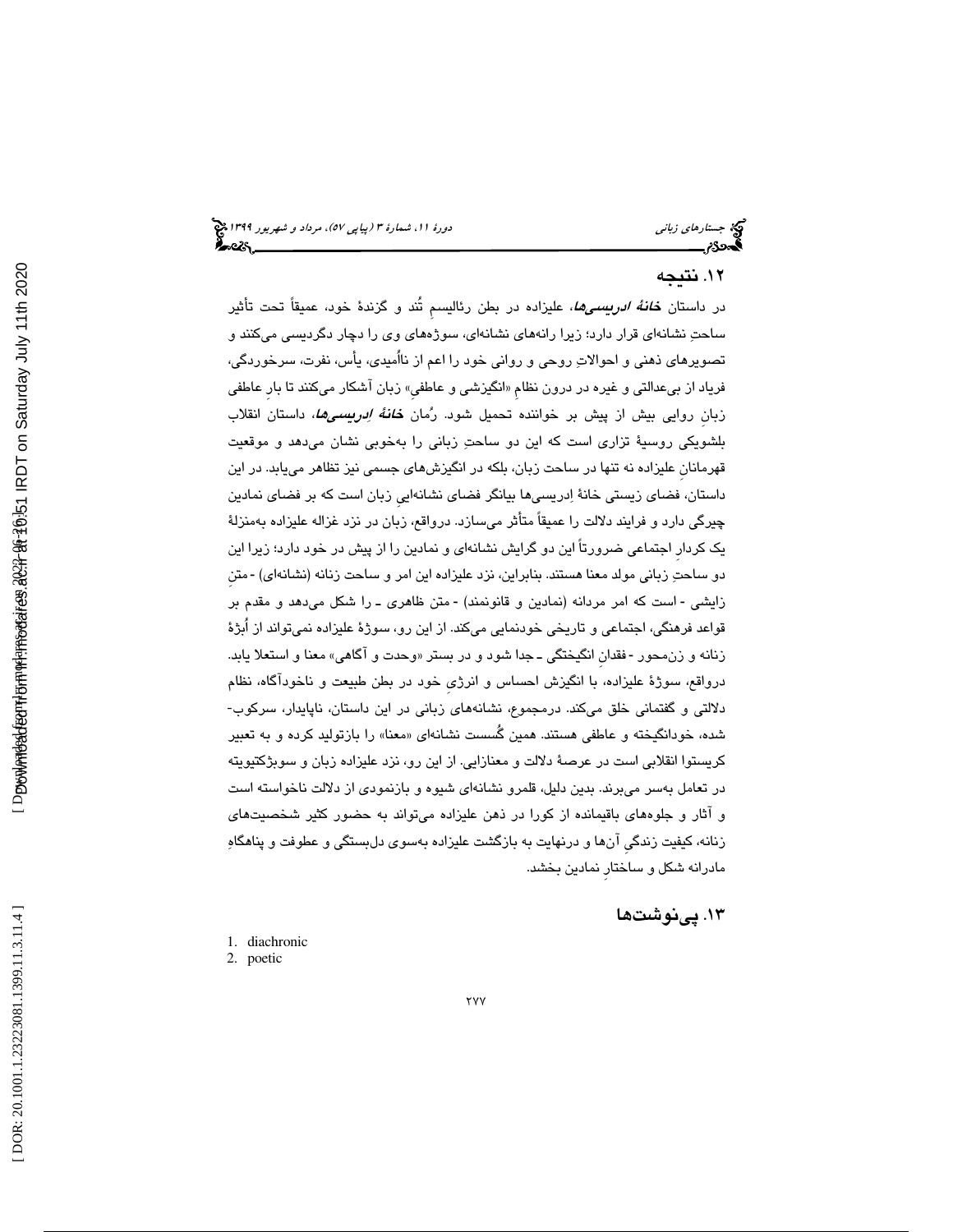3. signification 4. primary 5. Chora 6. drives 7. semiotic 8. motility 9. thetic 10. signification 11. phallic 12. le procès de *signifiance* 13. institutions 14. sign 15. préœdipienne 16. codified 17. semiotic 18. semiotics 19. précognitive 20. attitude 21. subconscient 22. subjectivity 23. jouissance 24. preverbal 25. reality 26. intellectual frivolity 27. génotexte 28. phénotexte 29. signifiance 30. dénotation

وحيد *نژادمحمد* تحليل ش*كل گيري سازههاي..*. وحيد نژادمحمد تحليل شكل *گيري سازههاي...*. وحيد تحليل شكل گيريِ سازههاي<br>**گيرد**ودم

#### .14 منابع

- اسکولز، رابرت (۱۳۷۹). *درآمدی بر ساختارگرایی در ادبیات*. ترجمهٔ فرزانه طاهری. تهران: آگاه.
- بنت، اندرو و نيكولاس رويل (١٣٨٨). *مقدمهايي بر ا<mark>دبيات: نقد و نظريه</mark>.* ترجمهٔ احمد تميم-داري. تهران: پژوهشكدة مطالعات فرهنگي و اجتماعي.
- پاينده، حسين (1388). «رمان رئاليستي يا سند اجتماعي؟ نگاهي به مدير مدرسة آل احمد». ج*امعهشناسيِ هذر و ادبيات*. س ۱. ش ۲. صص ٦٩ – ٩٨.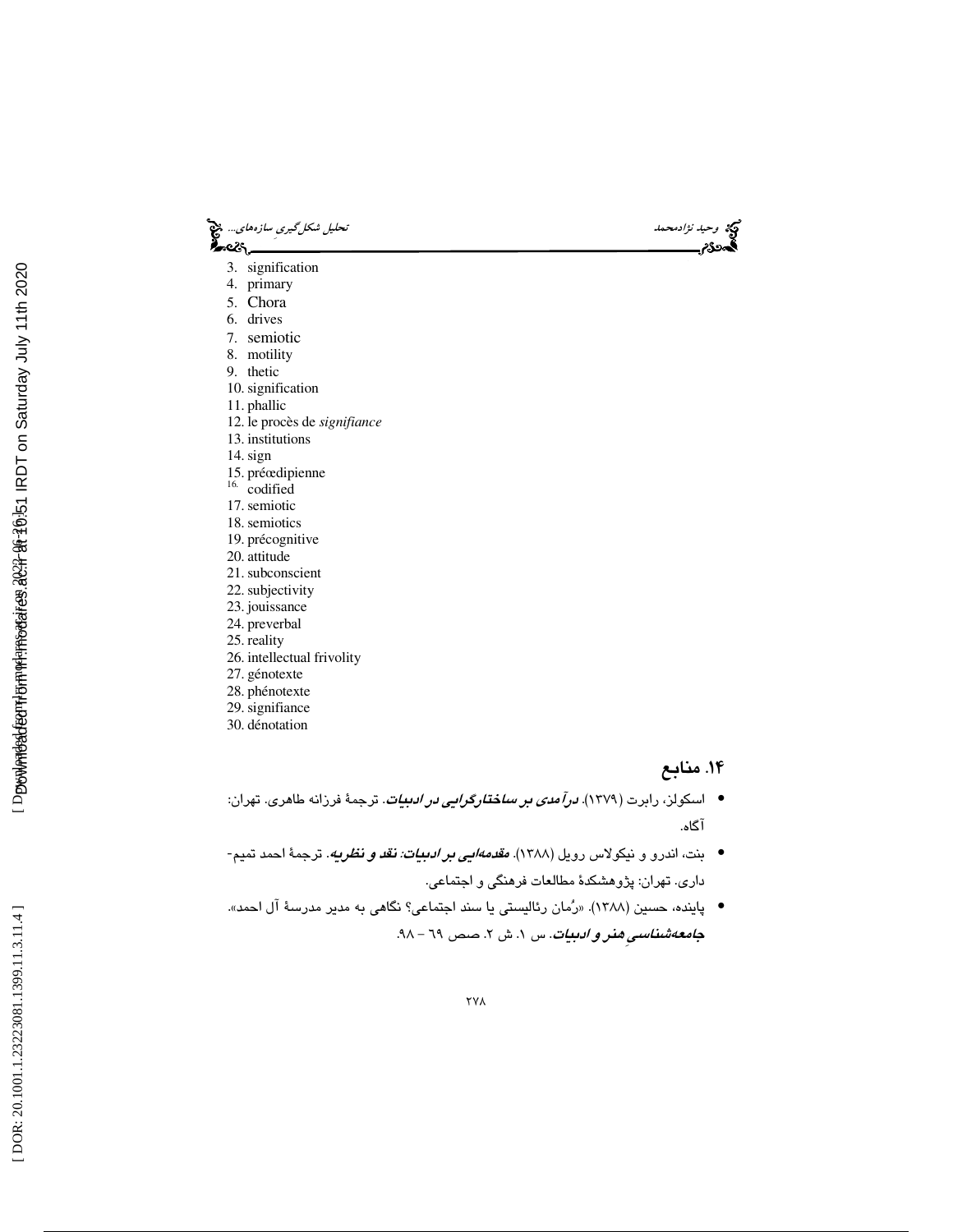- پين، ميشل (١٣٨٢). *لاكان دريدا كريستوا.* ترجمهٔ پيام يزدانجو. تهران: مركز.
- تودوروف، تزوتان (۱۳۸۲). *ب<i>وطیقایِ ساختارگرا***.** ترجمهٔ محمد نبوی. تهران: آگه.
	- رشیدیان، عبدالکریم (۱۳۹۳). *فرهنگ پسامُدرن*. تهران: نشر ني.
- ژيژك، اسلاوي (1392). چگونه لاكان بخوانيم. ترجمة علي بهروز. تهران: رخداد نو.
	- ساسانی، فرهاد (۱۳۸۹). *معناکاوی: بهسوی نشانهشناسی اجتماعی*. تهران: علم.
		- سپانلو، محمد (1381). نويسندگان پيشرو ايران. تهران: نگاه. •
		- سجودی، فرزان (۱۳۸۸). *نشئانهشناسی: نظریه و عمل.* تهران: علم.
			- علیزاده، غزاله (۱۳۷۱). *خانهٔ اِدرىسىيها*. تهران: تیراژه.
		- مکآفی، نوئل (۱۳۸۵). *ژولیا کریستوا.* ترجمهٔ مهرداد پارسا. تهران: نشر مرکز.
			- میرعابدینی، حسن (۱۳۸۳). *صد سال داستاننویسی ایران.* تهران: چشمه.
- Deleuze, G. (1964). *Proust et les signes*, Paris : Puf.
- Escarpit, R. (1970). *Le litteraire et le social. Élements pour une sociologie de la littérature*. Paris : Flammarion.
- Keltner, s. K. (2011). *Kristeva: Threshold*. Cambridge: Polity press.
- Kristeva, J. (1969a). "pour une semiologie des paragrammes". *semeiotike : recherches pour une semanalyse*. Paris : Seuil. Pp : 113-146.
- Kristeva, J. (1969b). "le mot, le dialogue et le roman ". *Semeiotike : Recherches pour une semanalyse*. Paris : Seuil. Pp : 82-112.
- Kristeva, J. (1969c). "l'engendrement de la formule "*. semeiotike : Recherches pour une semanalyse.* Paris : Seuil. Pp. 217-310.
- Kristeva, J. (1974). *La revolution du langage poetique*. Paris : Seuil.
- Kristeva, J. (1977). *Polylogue*. Paris : Seuil.
- Kristeva, J. (1980). Desire in Language: A Semiotic Approach to Literature and Art. Columbia University Press.
- Kristeva, J. (1989). Kristeva, J. (1986). Étrangers à nous-mêmes, Paris, Fayard.
- Lacan, J. (1966). *Ecrits*. Paris : Seuil.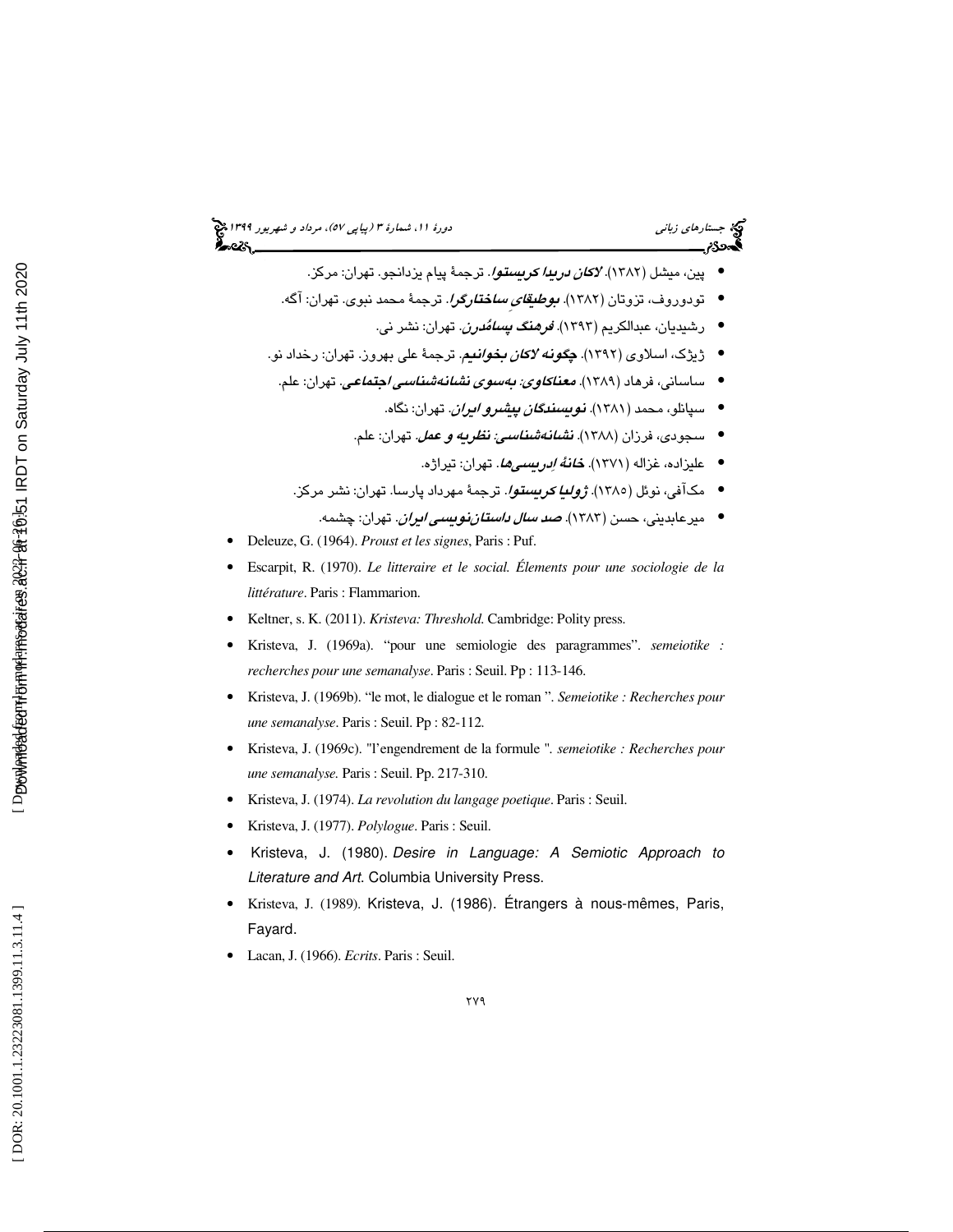## وكيد نژادمحمد تحليل شكل *گيري سازههاي...*. في استفاده تحليل شكل *گيري سازههاي...*. في استفاده استفاده استفاده استفاده<br>استفاده استفاده<br>استفاده استفاده استفاده استفاده استفاده استفاده استفاده استفاده استفاده استفاده استفاده



- Lacan, J. (1991). *Le seminaire, livre xvii*, *l'envers de la psychanalyse*. Paris : Seuil.
- Mcafee, N. (2004). *Julia Kristeva*. New york and London: Routledge.
- Miller, P. A. (2004). *Subjecting Verses: Latin Love Elegy and the Emergence of the Real*. Princeton: Princeton University press.
- Moi, T. (1986). *The kristeva Reader*. New York: Columbia University Press.
- Piaget, J. (1962). *Le langage et la pensee chez l'enfant*. Paris : Delachaux et niestle.
- Saussure, F. D. (1971). *Cours de linguistique generale*. Paris : Payot.
- Sjoholm, C. (2005). *Kristeva and the Political*. London: Rutledge.
- Starobinski, J. (1971). *Les mots sous les mots; les anagrammes de ferdinand de saussure*. Paris : Gallimard.
- Waldstein, M. (2008). *The Soviet Empire of Signs*. Sarrbrücken: Vdm müler.

#### **References:**

- Alizadeh, Gh. (1992). *Idris House*. Tehran: Tirajeh. [In persian]. Bennett, A. & Royle, N. (2009). *Introduction to Literature: Critique and Theory*. Translated by Ahmad Tamimdari. Tehran: Research Institute for Cultural and Social Studies. [In Persian].
- Mcafee, N. (2006). *Julia kristeva*. Translated by Mehrdad Parsa. Tehran: Markaz Publishing. [In Persian].
- Mirabedini, h. (2004). *One Hundred Years of Iranian Storytelling*. Tehran: Cheshmeh . [In Persian].
- Payandeh, h. (2009). "A realistic novel or a social document?" . A look at the principal of al-ahmad school ". *Sociology of Art and Literature*. First Year. No. 2. Fall and Winter. Pp. 69-98. [In Persian].
- Pin, m. (2003). *Lacan, Derrida, Kristeva*. Translated by Yazdanjoo. Tehran: Markaz. [In Persian].
- Rashidian, A. (2014). *Postmodern Culture*. Tehran: Ney .[In Persian].
- Sasani, F. (2010). *Semantics: Towards Social Semiotics*. Tehran: Elm. [In Persian].